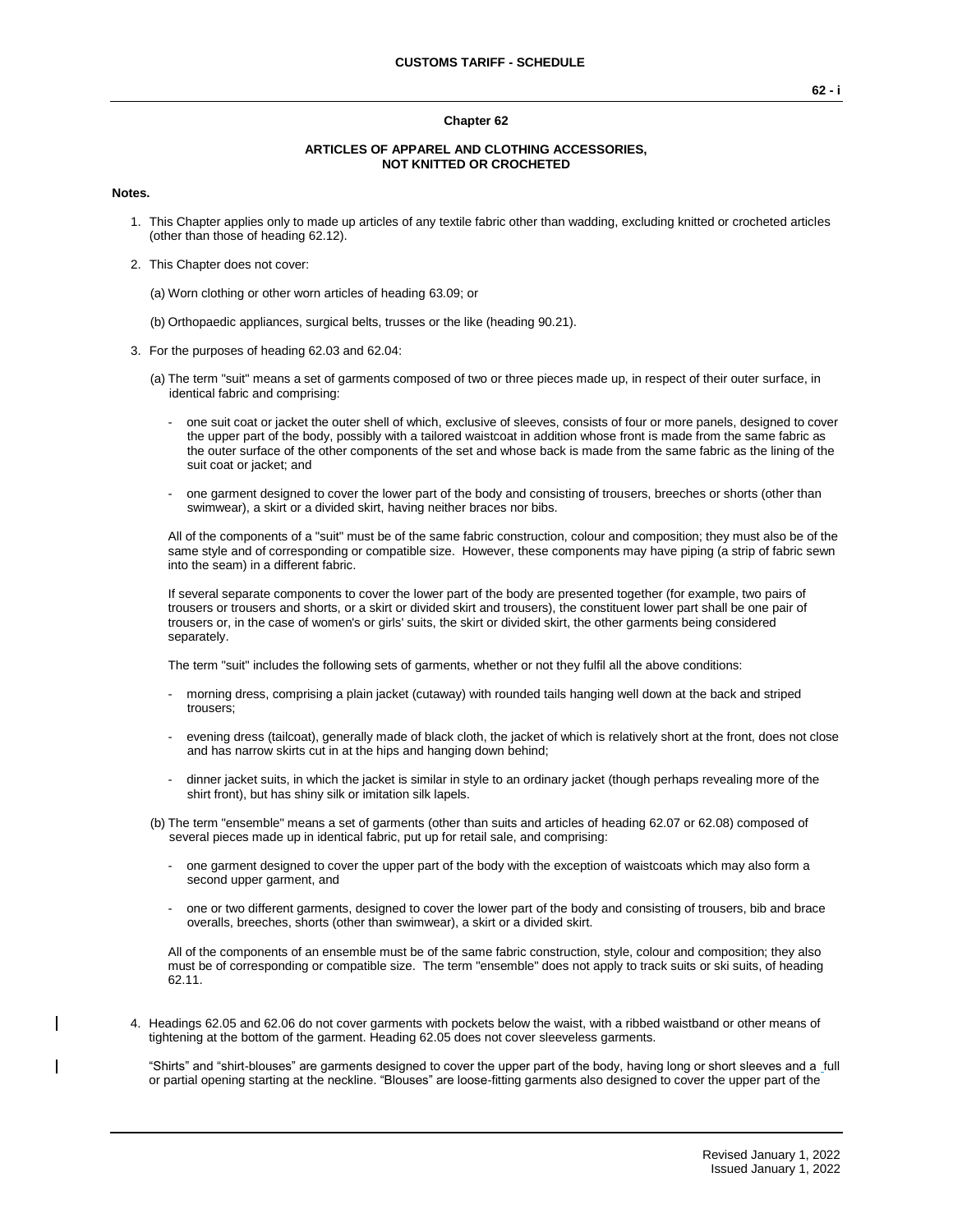#### **62 - ii**

body but may be sleeveless and with or without an opening at the neckline. "Shirts", "shirt-blouses" and "blouses" may also have a collar.

- 5 For the purpose of heading 62.09:
	- (a) The expression "babies' garments and clothing accessories" means articles for young children of a body height not exceeding 86 cm
	- (b) Articles which are, *prima facie*, classifiable both in heading 62.09 and in other headings of this Chapter are to be classified in heading 62.09.
- 6. Garments which are, *prima facie*, classifiable both in heading 62.10 and in other headings of this Chapter, excluding heading 62.09, are to be classified in heading 62.10.
- 7. For the purpose of heading 62.11, "ski suits" means garments or sets of garments which, by their general appearance and texture, are identifiable as intended to be worn principally for skiing (cross-country or alpine). They consist either of:
	- (a) a "ski overall", that is, a one-piece garment designed to cover the upper and the lower parts of the body; in addition to sleeves and a collar the ski overall may have pockets or footstraps; or
	- (b) a "ski ensemble", that is, a set of garments composed of two or three pieces, put up for retail sale and comprising:
		- one garment such as an anorak, wind-cheater, wind-jacket or similar article, closed by a slide fastener (zipper), possibly with a waistcoat in addition, and
		- one pair of trousers whether or not extending above waist-level, one pair of breeches or one bib and brace overall.

The "ski ensemble" may also consist of an overall similar to the one mentioned in paragraph (a) above and a type of padded, sleeveless jacket worn over the overall.

All the components of a "ski ensemble" must be made up in a fabric of the same texture, style and composition whether or not of the same colour; they also must be of corresponding or compatible size.

- 8. Scarves and articles of the scarf type, square or approximately square, of which no side exceeds 60 cm, are to be classified as handkerchiefs (heading 62.13). Handkerchiefs of which any side exceeds 60 cm are to be classified in heading 62.14.
- 9. Garments of this Chapter designed for left over right closure at the front shall be regarded as men's or boys' garments, and those designed for right over left closure at the front as women's or girls' garments. These provisions do not apply where the cut of the garment clearly indicates that it is designed for one or other of the sexes.

Garments which cannot be identified as either men's or boys' garments or as women's or girls' garments are to be classified in the headings covering women's or girls' garments.

10.Articles of this Chapter may be made of metal thread.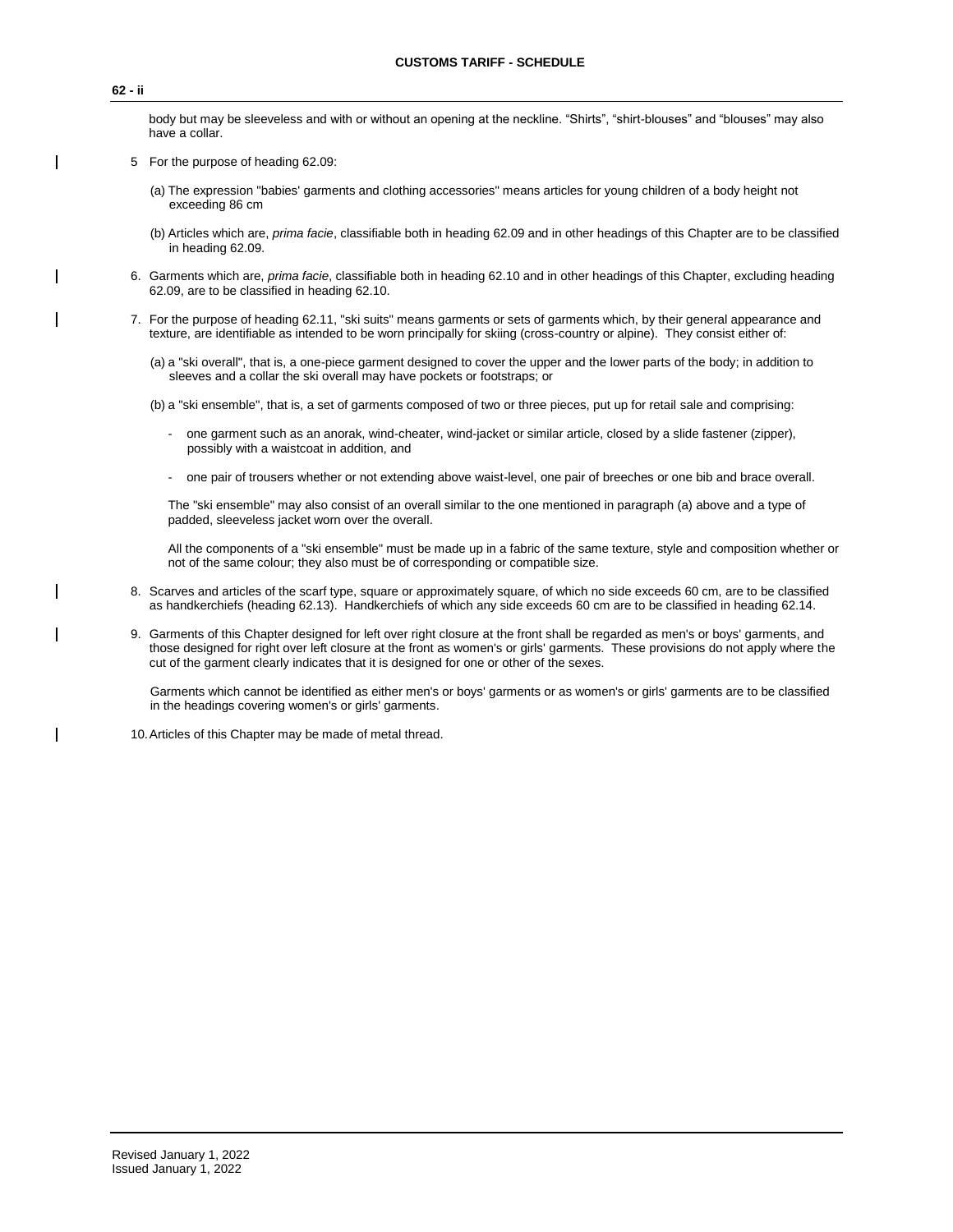| <b>Tariff</b><br>SS<br>Item | <b>Description of Goods</b>                                                                                                                                                     | Unit of<br>Meas. | <b>MFN</b><br><b>Tariff</b> | <b>Applicable</b><br><b>Preferential Tariffs</b>                                                                                             |
|-----------------------------|---------------------------------------------------------------------------------------------------------------------------------------------------------------------------------|------------------|-----------------------------|----------------------------------------------------------------------------------------------------------------------------------------------|
| 62.01                       | Men's or boys' overcoats, car-coats, capes, cloaks, anoraks (including<br>ski-jackets), wind-cheaters, wind-jackets and similar articles, other than<br>those of heading 62.03. |                  |                             |                                                                                                                                              |
|                             |                                                                                                                                                                                 |                  |                             |                                                                                                                                              |
|                             | 6201.20.00 00 -Of wool or fine animal hair                                                                                                                                      | <b>NMB</b>       | 18%                         | LDCT, UST, MXT, CIAT,<br>CT, CRT, IT, NT, SLT,<br>PT, COLT, JT, PAT,<br>HNT, KRT, CEUT, UAT,<br>CPTPT, UKT: Free<br>AUT: 13.5%<br>NZT: 13.5% |
| 6201.30                     | -Of cotton                                                                                                                                                                      |                  |                             |                                                                                                                                              |
|                             | 6201.30.10 00 - - - Men's ski-jackets, solely of cotton                                                                                                                         | <b>NMB</b>       | 18%                         | LDCT, UST, MXT, CIAT,<br>CT, CRT, IT, NT, SLT,<br>PT, COLT, JT, PAT,<br>HNT, KRT, CEUT, UAT,<br>CPTPT, UKT: Free                             |
| 6201.30.90 00 - - - Other   |                                                                                                                                                                                 | <b>NMB</b>       | 17%                         | LDCT, UST, MXT, CIAT,<br>CT, CRT, IT, NT, SLT,<br>PT, COLT, JT, PAT,<br>HNT, KRT, CEUT, UAT,<br>CPTPT, UKT: Free                             |
| 6201.40                     | -Of man-made fibres                                                                                                                                                             |                  |                             |                                                                                                                                              |
|                             | 6201.40.10 00 - - - Overcoats, raincoats, car-coats, capes, cloaks and similar articles                                                                                         | <b>NMB</b>       | 18%                         | LDCT, UST, MXT, CIAT,<br>CT, CRT, IT, NT, SLT,<br>PT, COLT, JT, PAT,<br>HNT, KRT, CEUT, UAT,<br>CPTPT, UKT: Free<br>AUT: 11%<br>NZT: 11%     |
| 6201.40.90                  | $- -$ Other                                                                                                                                                                     |                  | 17%                         | LDCT, UST, MXT, CIAT,<br>CT, CRT, IT, NT, SLT,<br>PT, COLT, JT, PAT,<br>HNT, KRT, CEUT, UAT,<br>CPTPT, UKT: Free<br>AUT: 12.5%<br>NZT: 12.5% |
|                             | -----Anoraks, including ski-jackets:                                                                                                                                            | NMB              |                             |                                                                                                                                              |
|                             |                                                                                                                                                                                 | NMB              |                             |                                                                                                                                              |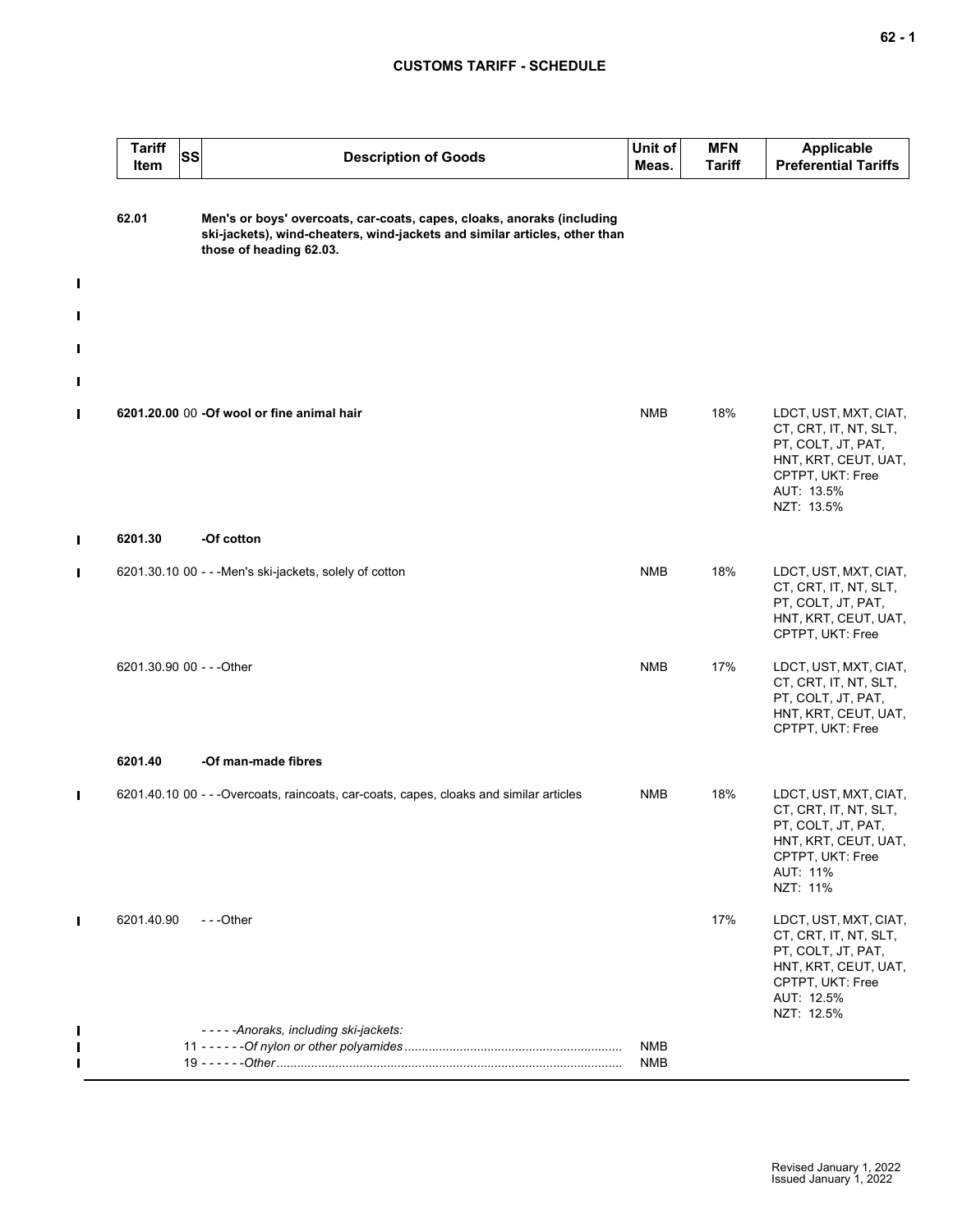| <b>Tariff</b><br>Item | <b>SS</b> | <b>Description of Goods</b>                                                                                                                                                        | Unit of<br>Meas.                       | <b>MFN</b><br><b>Tariff</b> | Applicable<br><b>Preferential Tariffs</b>                                                                        |
|-----------------------|-----------|------------------------------------------------------------------------------------------------------------------------------------------------------------------------------------|----------------------------------------|-----------------------------|------------------------------------------------------------------------------------------------------------------|
|                       |           | -----Wind-cheaters, wind-jackets and similar articles, excluding ski-jackets:                                                                                                      | <b>NMB</b><br><b>NMB</b><br><b>NMB</b> |                             |                                                                                                                  |
|                       |           | 6201.90.00 00 -Of other textile materials                                                                                                                                          | <b>NMB</b>                             | 17%                         | LDCT, UST, MXT, CIAT,<br>CT, CRT, IT, NT, SLT,<br>PT, COLT, JT, PAT,<br>HNT, KRT, CEUT, UAT,<br>CPTPT, UKT: Free |
|                       |           |                                                                                                                                                                                    |                                        |                             |                                                                                                                  |
|                       |           |                                                                                                                                                                                    |                                        |                             |                                                                                                                  |
|                       |           |                                                                                                                                                                                    |                                        |                             |                                                                                                                  |
|                       |           |                                                                                                                                                                                    |                                        |                             |                                                                                                                  |
|                       |           |                                                                                                                                                                                    |                                        |                             |                                                                                                                  |
|                       |           |                                                                                                                                                                                    |                                        |                             |                                                                                                                  |
|                       |           |                                                                                                                                                                                    |                                        |                             |                                                                                                                  |
|                       |           |                                                                                                                                                                                    |                                        |                             |                                                                                                                  |
|                       |           |                                                                                                                                                                                    |                                        |                             |                                                                                                                  |
| 62.02                 |           | Women's or girls' overcoats, car-coats, capes, cloaks, anoraks<br>(including ski-jackets), wind-cheaters, wind-jackets and similar articles,<br>other than those of heading 62.04. |                                        |                             |                                                                                                                  |
|                       |           |                                                                                                                                                                                    |                                        |                             |                                                                                                                  |
|                       |           |                                                                                                                                                                                    |                                        |                             |                                                                                                                  |
|                       |           |                                                                                                                                                                                    |                                        |                             |                                                                                                                  |
|                       |           |                                                                                                                                                                                    |                                        |                             |                                                                                                                  |
|                       |           |                                                                                                                                                                                    |                                        |                             |                                                                                                                  |
|                       |           |                                                                                                                                                                                    |                                        |                             |                                                                                                                  |
|                       |           |                                                                                                                                                                                    |                                        |                             |                                                                                                                  |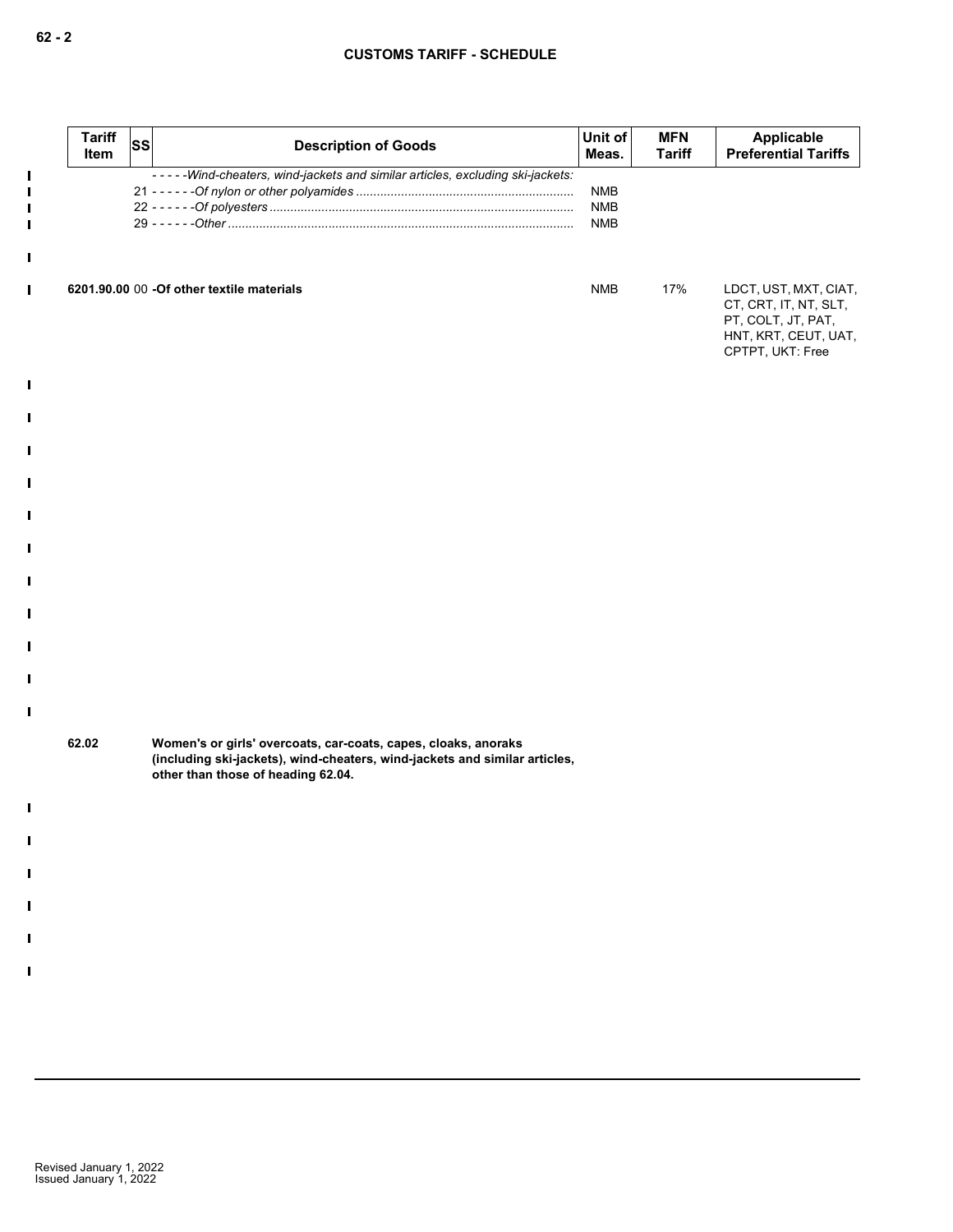|        | <b>Tariff</b><br>Item     | SS | <b>Description of Goods</b>                                                             | Unit of<br>Meas.                | <b>MFN</b><br>Tariff | <b>Applicable</b><br><b>Preferential Tariffs</b>                                                                                             |
|--------|---------------------------|----|-----------------------------------------------------------------------------------------|---------------------------------|----------------------|----------------------------------------------------------------------------------------------------------------------------------------------|
| П      |                           |    | 6202.20.00 00 -Of wool or fine animal hair                                              | <b>NMB</b>                      | 18%                  | LDCT, UST, MXT, CIAT,<br>CT, CRT, IT, NT, SLT,<br>PT, COLT, JT, PAT,<br>HNT, KRT, CEUT, UAT,<br>CPTPT, UKT: Free<br>AUT: 13.5%<br>NZT: 13.5% |
| П      | 6202.30.00                |    | -Of cotton                                                                              |                                 | 17%                  | LDCT, UST, MXT, CIAT,<br>CT, CRT, IT, NT, SLT,<br>PT, COLT, JT, PAT,<br>HNT, KRT, CEUT, UAT,<br>CPTPT, UKT: Free                             |
| I      |                           |    | 10 - - - - - Women's wind-cheaters, wind-jackets and similar articles, excluding        | NMB<br><b>NMB</b>               |                      |                                                                                                                                              |
| Ш      | 6202.40.00                |    | -Of man-made fibres                                                                     |                                 | 18%                  | LDCT, UST, MXT, CIAT,<br>CT, CRT, IT, NT, SLT,<br>PT, COLT, JT, PAT,<br>HNT, KRT, CEUT, UAT,<br>CPTPT, UKT: Free<br>AUT: 11%<br>NZT: 11%     |
| П<br>П |                           |    |                                                                                         | NMB<br><b>NMB</b><br><b>NMB</b> |                      |                                                                                                                                              |
| Ш      | 6202.90                   |    | -Of other textile materials                                                             |                                 |                      |                                                                                                                                              |
| Ш      |                           |    | 6202.90.10 00 - - - Overcoats, raincoats, car-coats, capes, cloaks and similar articles | <b>NMB</b>                      | 16%                  | LDCT, UST, MXT, CIAT,<br>CT, CRT, IT, NT, SLT,<br>PT, COLT, JT, PAT,<br>HNT, KRT, CEUT, UAT,<br>CPTPT, UKT: Free<br>GPT: 10%                 |
| П      | 6202.90.90 00 - - - Other |    |                                                                                         | <b>NMB</b>                      | 17%                  | LDCT, UST, MXT, CIAT,<br>CT, CRT, IT, NT, SLT,<br>PT, COLT, JT, PAT,<br>HNT, KRT, CEUT, UAT,<br>CPTPT, UKT: Free                             |
|        |                           |    |                                                                                         |                                 |                      |                                                                                                                                              |
|        |                           |    |                                                                                         |                                 |                      |                                                                                                                                              |
|        |                           |    |                                                                                         |                                 |                      |                                                                                                                                              |

 $\mathbf{I}$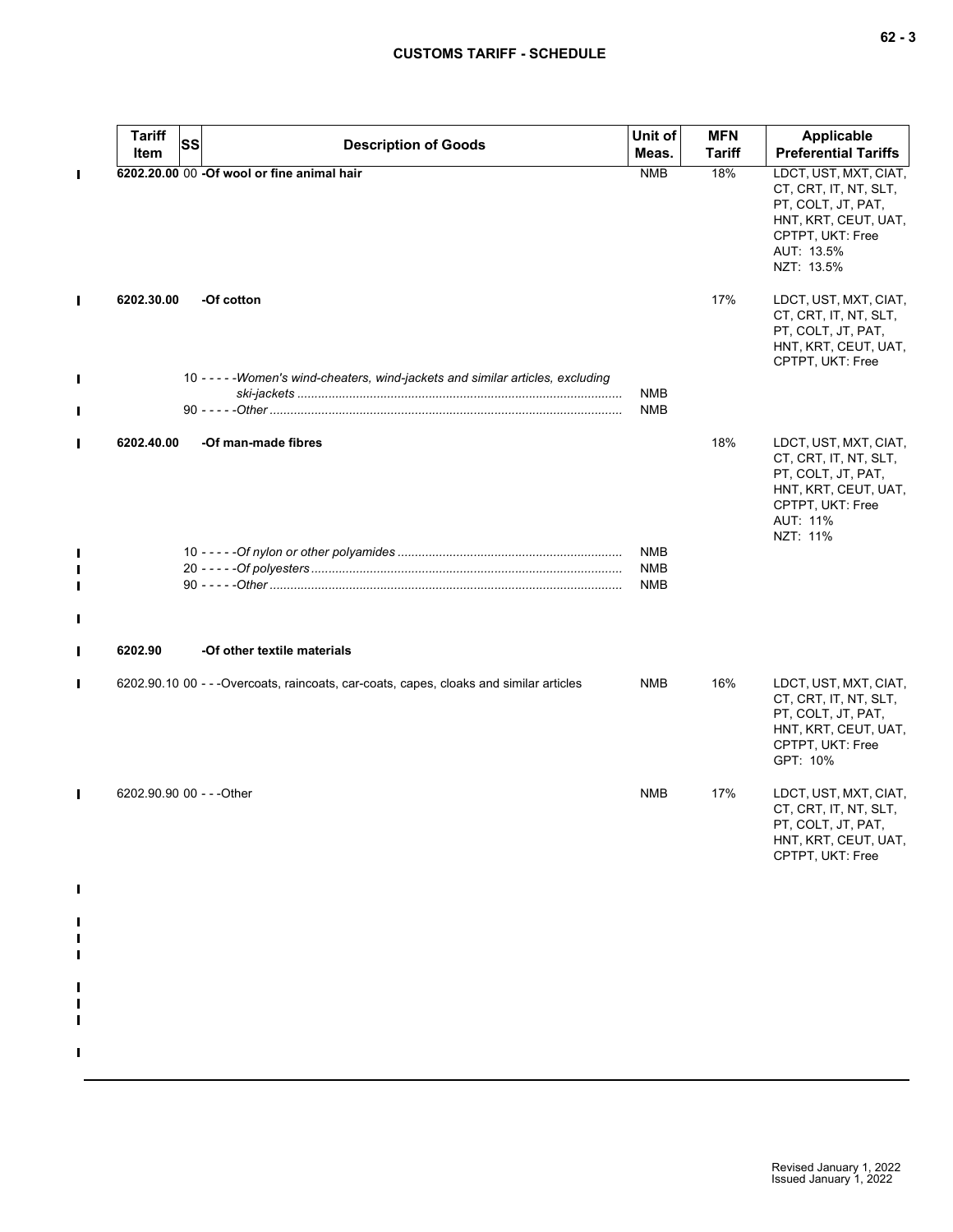| <b>Tariff</b><br>Item     | SS | <b>Description of Goods</b>                                                                                                        | Unit of<br>Meas. | <b>MFN</b><br>Tariff | <b>Applicable</b><br><b>Preferential Tariffs</b>                                                                                             |
|---------------------------|----|------------------------------------------------------------------------------------------------------------------------------------|------------------|----------------------|----------------------------------------------------------------------------------------------------------------------------------------------|
| 62.03                     |    | Men's or boys' suits, ensembles, jackets, blazers, trousers, bib and<br>brace overalls, breeches and shorts (other than swimwear). |                  |                      |                                                                                                                                              |
|                           |    | -Suits:                                                                                                                            |                  |                      |                                                                                                                                              |
|                           |    | 6203.11.00 00 - - Of wool or fine animal hair                                                                                      | <b>NMB</b>       | 18%                  | LDCT, UST, MXT, CIAT,<br>CT, CRT, IT, NT, SLT,<br>PT, COLT, JT, PAT,<br>HNT, KRT, CEUT, UAT,<br>CPTPT, UKT: Free<br>AUT: 13.5%<br>NZT: 13.5% |
|                           |    | 6203.12.00 00 - - Of synthetic fibres                                                                                              | <b>NMB</b>       | 18%                  | LDCT, UST, MXT, CIAT,<br>CT, CRT, IT, NT, SLT,<br>PT, COLT, JT, PAT,<br>HNT, KRT, CEUT, UAT,<br>CPTPT, UKT: Free<br>AUT: 12.5%<br>NZT: 12.5% |
| 6203.19                   |    | - - Of other textile materials                                                                                                     |                  |                      |                                                                                                                                              |
|                           |    | 6203.19.10 00 - - - Of cotton or of artificial fibres                                                                              | <b>NMB</b>       | 17%                  | LDCT, UST, MXT, CIAT,<br>CT, CRT, IT, NT, SLT,<br>PT, COLT, JT, PAT,<br>HNT, KRT, CEUT, UAT,<br>CPTPT, UKT: Free                             |
| 6203.19.90 00 - - - Other |    |                                                                                                                                    | <b>NMB</b>       | 17%                  | LDCT, UST, MXT, CIAT,<br>CT, CRT, IT, NT, SLT,<br>PT, COLT, JT, PAT,<br>HNT, KRT, CEUT, UAT,<br>CPTPT, UKT: Free                             |
|                           |    | -Ensembles:                                                                                                                        |                  |                      |                                                                                                                                              |
|                           |    | 6203.22.00 00 - - Of cotton                                                                                                        | <b>NMB</b>       | 17%                  | LDCT, UST, MXT, CIAT,<br>CT, CRT, IT, NT, SLT,<br>PT, COLT, JT, PAT,<br>HNT, KRT, CEUT, UAT,<br>CPTPT, UKT: Free                             |
|                           |    | 6203.23.00 00 - - Of synthetic fibres                                                                                              | <b>NMB</b>       | 18%                  | LDCT, UST, MXT, CIAT,<br>CT, CRT, IT, NT, SLT,<br>PT, COLT, JT, PAT,<br>HNT, KRT, CEUT, UAT,<br>CPTPT, UKT: Free<br>AUT: 11%<br>NZT: 11%     |
| 6203.29                   |    | - - Of other textile materials                                                                                                     |                  |                      |                                                                                                                                              |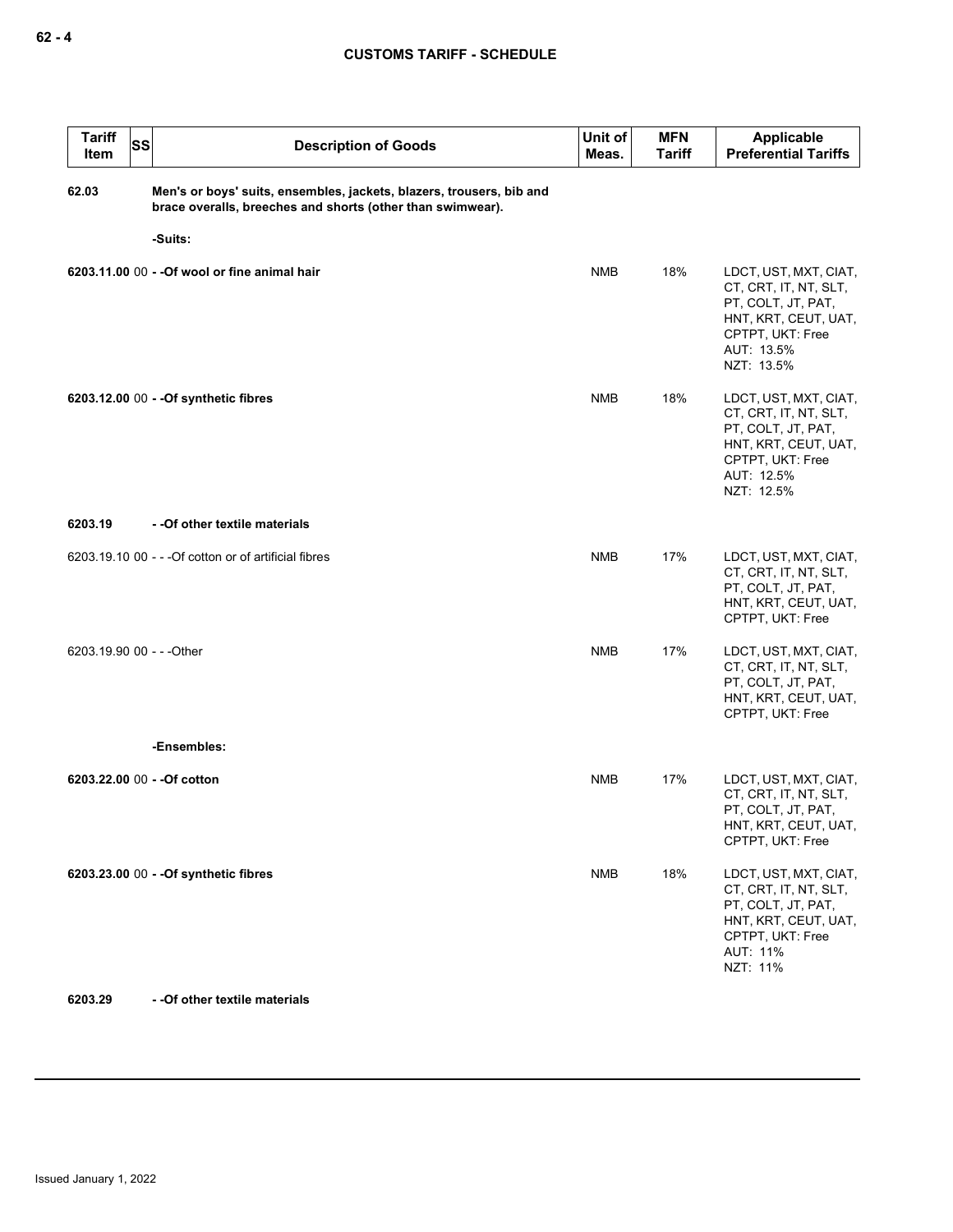| $\sim$ |  | ×<br>۰. |
|--------|--|---------|
|--------|--|---------|

| <b>Tariff</b><br>Item     | SS | <b>Description of Goods</b>                     | Unit of<br>Meas. | <b>MFN</b><br><b>Tariff</b> | Applicable<br><b>Preferential Tariffs</b>                                                                                                    |
|---------------------------|----|-------------------------------------------------|------------------|-----------------------------|----------------------------------------------------------------------------------------------------------------------------------------------|
|                           |    | 6203.29.10 00 - - - Of wool or fine animal hair | <b>NMB</b>       | 18%                         | LDCT, UST, MXT, CIAT,<br>CT, CRT, IT, NT, SLT,<br>PT, COLT, JT, PAT,<br>HNT, KRT, CEUT, UAT,<br>CPTPT, UKT: Free                             |
| 6203.29.90 00 - - - Other |    |                                                 | <b>NMB</b>       | 17%                         | LDCT, UST, MXT, CIAT,<br>CT, CRT, IT, NT, SLT,<br>PT, COLT, JT, PAT,<br>HNT, KRT, CEUT, UAT,<br>CPTPT, UKT: Free                             |
|                           |    | -Jackets and blazers:                           |                  |                             |                                                                                                                                              |
|                           |    | 6203.31.00 00 - - Of wool or fine animal hair   | <b>NMB</b>       | 18%                         | LDCT, UST, MXT, CIAT,<br>CT, CRT, IT, NT, SLT,<br>PT, COLT, JT, PAT,<br>HNT, KRT, CEUT, UAT,<br>CPTPT, UKT: Free<br>AUT: 13.5%<br>NZT: 13.5% |
|                           |    | 6203.32.00 00 - - Of cotton                     | <b>NMB</b>       | 17%                         | LDCT, UST, MXT, CIAT,<br>CT, CRT, IT, NT, SLT,<br>PT, COLT, JT, PAT,<br>HNT, KRT, CEUT, UAT,<br>CPTPT, UKT: Free                             |
|                           |    | 6203.33.00 00 - - Of synthetic fibres           | <b>NMB</b>       | 18%                         | LDCT, UST, MXT, CIAT,<br>CT, CRT, IT, NT, SLT,<br>PT, COLT, JT, PAT,<br>HNT, KRT, CEUT, UAT,<br>CPTPT, UKT: Free<br>AUT: 12%<br>NZT: 12%     |
| 6203.39                   |    | - - Of other textile materials                  |                  |                             |                                                                                                                                              |
|                           |    | 6203.39.10 00 - - - Of artificial fibres        | <b>NMB</b>       | 17%                         | LDCT, UST, MXT, CIAT,<br>CT, CRT, IT, NT, SLT,<br>PT, COLT, JT, PAT,<br>HNI, KRI, CEUI, UAI,<br>CPTPT, UKT: Free                             |
| 6203.39.90 00 - - - Other |    |                                                 | <b>NMB</b>       | 17%                         | LDCT, UST, MXT, CIAT,<br>CT, CRT, IT, NT, SLT,<br>PT, COLT, JT, PAT,<br>HNT, KRT, CEUT, UAT,<br>CPTPT, UKT: Free                             |

**-Trousers, bib and brace overalls, breeches and shorts:**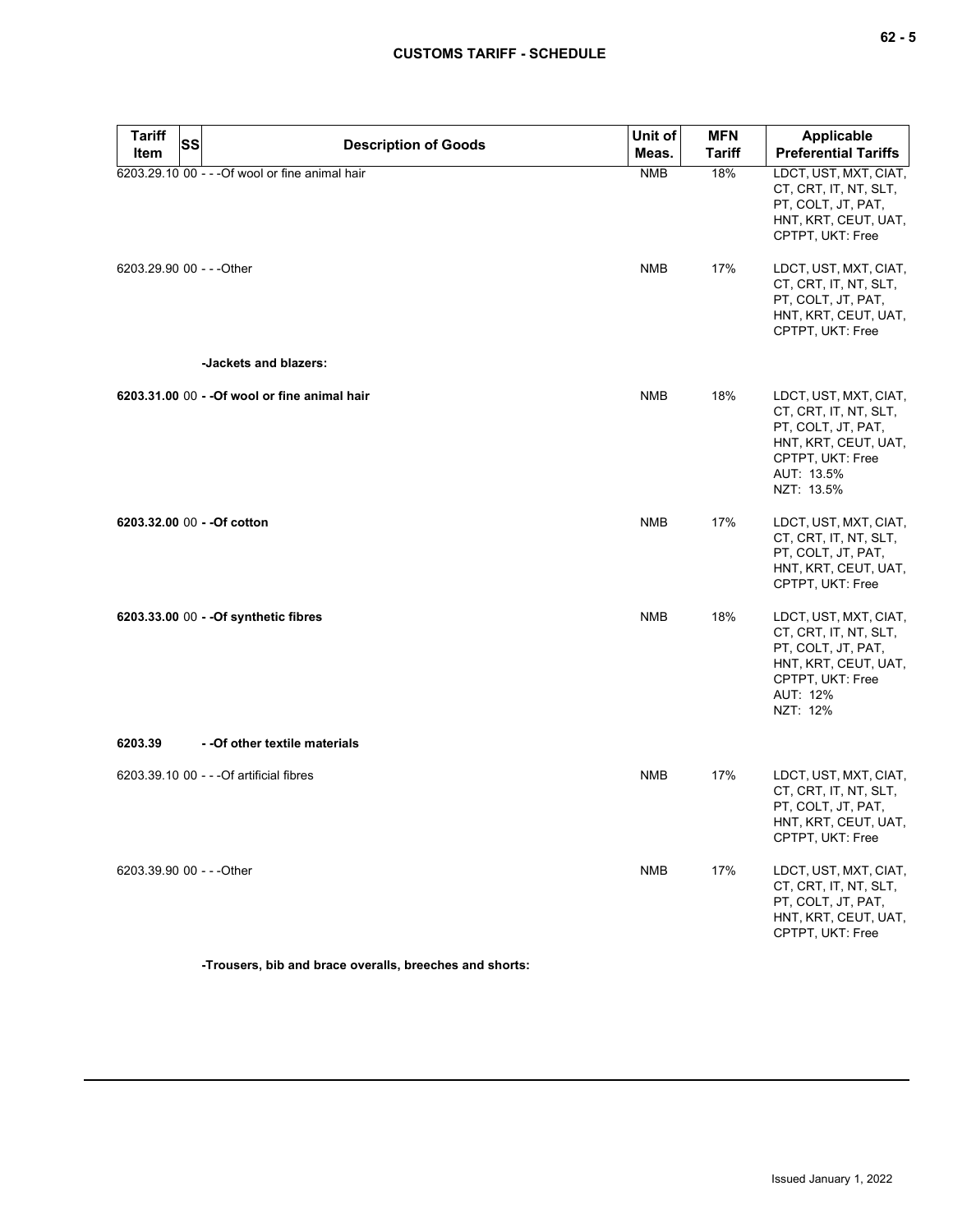| Meas.<br>Item<br>6203.41.00 00 - - Of wool or fine animal hair<br><b>NMB</b><br>18%<br>PT, COLT, JT, PAT,<br>CPTPT, UKT: Free<br>AUT: 13.5%<br>NZT: 13.5%<br>6203.42.00<br>- - Of cotton<br>17%<br>PT, COLT, JT, PAT,<br>CPTPT, UKT: Free<br>NMB<br>-----Trousers and breeches, of denim:<br>NMB<br>NMB<br>-----Other trousers and breeches:<br>NMB<br>NMB<br>$--$ - $-$ Shorts:<br>NMB<br>NMB<br>--Of synthetic fibres<br>18%<br>6203.43.00<br>PT, COLT, JT, PAT,<br>CPTPT, UKT: Free<br>AUT: 11%<br>NZT: 11%<br>NMB<br>NMB<br>NMB<br>6203.49.00 00 - - Of other textile materials<br>NMB<br>18%<br>PT, COLT, JT, PAT,<br>CPTPT, UKT: Free<br>AUT: 11%<br>NZT: 11%<br>62.04<br>Women's or girls' suits, ensembles, jackets, blazers, dresses, skirts,<br>divided skirts, trousers, bib and brace overalls, breeches and shorts<br>(other than swimwear).<br>-Suits:<br>6204.11.00 00 - - Of wool or fine animal hair<br>18%<br>NMB<br>PT, COLT, JT, PAT, | <b>Tariff</b> | <b>SS</b><br><b>Description of Goods</b> | Unit of | <b>MFN</b>    | Applicable                                                                                 |
|-----------------------------------------------------------------------------------------------------------------------------------------------------------------------------------------------------------------------------------------------------------------------------------------------------------------------------------------------------------------------------------------------------------------------------------------------------------------------------------------------------------------------------------------------------------------------------------------------------------------------------------------------------------------------------------------------------------------------------------------------------------------------------------------------------------------------------------------------------------------------------------------------------------------------------------------------------------|---------------|------------------------------------------|---------|---------------|--------------------------------------------------------------------------------------------|
|                                                                                                                                                                                                                                                                                                                                                                                                                                                                                                                                                                                                                                                                                                                                                                                                                                                                                                                                                           |               |                                          |         | <b>Tariff</b> | <b>Preferential Tariffs</b>                                                                |
|                                                                                                                                                                                                                                                                                                                                                                                                                                                                                                                                                                                                                                                                                                                                                                                                                                                                                                                                                           |               |                                          |         |               | LDCT, UST, MXT, CIAT,<br>CT, CRT, IT, NT, SLT,<br>HNT, KRT, CEUT, UAT,                     |
|                                                                                                                                                                                                                                                                                                                                                                                                                                                                                                                                                                                                                                                                                                                                                                                                                                                                                                                                                           |               |                                          |         |               | LDCT, UST, MXT, CIAT,<br>CT, CRT, IT, NT, SLT,<br>HNT, KRT, CEUT, UAT,                     |
|                                                                                                                                                                                                                                                                                                                                                                                                                                                                                                                                                                                                                                                                                                                                                                                                                                                                                                                                                           |               |                                          |         |               |                                                                                            |
|                                                                                                                                                                                                                                                                                                                                                                                                                                                                                                                                                                                                                                                                                                                                                                                                                                                                                                                                                           |               |                                          |         |               |                                                                                            |
|                                                                                                                                                                                                                                                                                                                                                                                                                                                                                                                                                                                                                                                                                                                                                                                                                                                                                                                                                           |               |                                          |         |               |                                                                                            |
|                                                                                                                                                                                                                                                                                                                                                                                                                                                                                                                                                                                                                                                                                                                                                                                                                                                                                                                                                           |               |                                          |         |               |                                                                                            |
|                                                                                                                                                                                                                                                                                                                                                                                                                                                                                                                                                                                                                                                                                                                                                                                                                                                                                                                                                           |               |                                          |         |               |                                                                                            |
|                                                                                                                                                                                                                                                                                                                                                                                                                                                                                                                                                                                                                                                                                                                                                                                                                                                                                                                                                           |               |                                          |         |               |                                                                                            |
|                                                                                                                                                                                                                                                                                                                                                                                                                                                                                                                                                                                                                                                                                                                                                                                                                                                                                                                                                           |               |                                          |         |               |                                                                                            |
|                                                                                                                                                                                                                                                                                                                                                                                                                                                                                                                                                                                                                                                                                                                                                                                                                                                                                                                                                           |               |                                          |         |               |                                                                                            |
|                                                                                                                                                                                                                                                                                                                                                                                                                                                                                                                                                                                                                                                                                                                                                                                                                                                                                                                                                           |               |                                          |         |               |                                                                                            |
|                                                                                                                                                                                                                                                                                                                                                                                                                                                                                                                                                                                                                                                                                                                                                                                                                                                                                                                                                           |               |                                          |         |               |                                                                                            |
|                                                                                                                                                                                                                                                                                                                                                                                                                                                                                                                                                                                                                                                                                                                                                                                                                                                                                                                                                           |               |                                          |         |               | LDCT, UST, MXT, CIAT,<br>CT, CRT, IT, NT, SLT,<br>HNT, KRT, CEUT, UAT,                     |
|                                                                                                                                                                                                                                                                                                                                                                                                                                                                                                                                                                                                                                                                                                                                                                                                                                                                                                                                                           |               |                                          |         |               |                                                                                            |
|                                                                                                                                                                                                                                                                                                                                                                                                                                                                                                                                                                                                                                                                                                                                                                                                                                                                                                                                                           |               |                                          |         |               |                                                                                            |
|                                                                                                                                                                                                                                                                                                                                                                                                                                                                                                                                                                                                                                                                                                                                                                                                                                                                                                                                                           |               |                                          |         |               |                                                                                            |
|                                                                                                                                                                                                                                                                                                                                                                                                                                                                                                                                                                                                                                                                                                                                                                                                                                                                                                                                                           |               |                                          |         |               | LDCT, UST, MXT, CIAT,<br>CT, CRT, IT, NT, SLT,<br>HNT, KRT, CEUT, UAT,                     |
|                                                                                                                                                                                                                                                                                                                                                                                                                                                                                                                                                                                                                                                                                                                                                                                                                                                                                                                                                           |               |                                          |         |               |                                                                                            |
|                                                                                                                                                                                                                                                                                                                                                                                                                                                                                                                                                                                                                                                                                                                                                                                                                                                                                                                                                           |               |                                          |         |               |                                                                                            |
|                                                                                                                                                                                                                                                                                                                                                                                                                                                                                                                                                                                                                                                                                                                                                                                                                                                                                                                                                           |               |                                          |         |               |                                                                                            |
| AUT: 13.5%<br>NZT: 13.5%                                                                                                                                                                                                                                                                                                                                                                                                                                                                                                                                                                                                                                                                                                                                                                                                                                                                                                                                  |               |                                          |         |               | LDCT, UST, MXT, CIAT,<br>CT, CRT, IT, NT, SLT,<br>HNT, KRT, CEUT, UAT,<br>CPTPT, UKT: Free |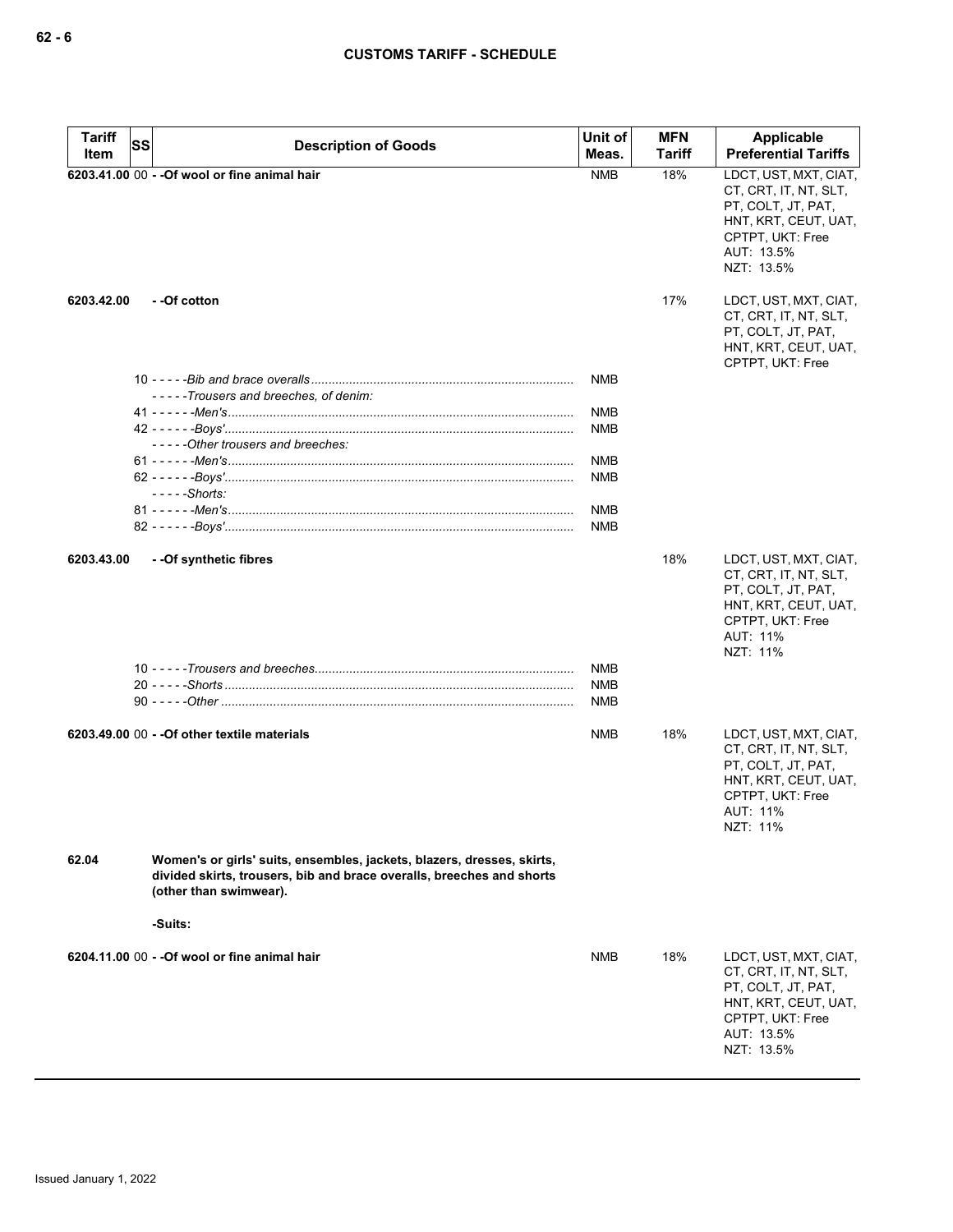| <b>Tariff</b> | <b>Description of Goods</b>                   | Unit of    | <b>MFN</b>    | Applicable                                                                                                                                   |
|---------------|-----------------------------------------------|------------|---------------|----------------------------------------------------------------------------------------------------------------------------------------------|
| Item          | <b>SS</b>                                     | Meas.      | <b>Tariff</b> | <b>Preferential Tariffs</b>                                                                                                                  |
|               | 6204.12.00 00 - - Of cotton                   | <b>NMB</b> | 17%           | LDCT, UST, MXT, CIAT,<br>CT, CRT, IT, NT, SLT,<br>PT, COLT, JT, PAT,<br>HNT, KRT, CEUT, UAT,<br>CPTPT, UKT: Free                             |
|               | 6204.13.00 00 - - Of synthetic fibres         | <b>NMB</b> | 18%           | LDCT, UST, MXT, CIAT,<br>CT, CRT, IT, NT, SLT,<br>PT, COLT, JT, PAT,<br>HNT, KRT, CEUT, UAT,<br>CPTPT, UKT: Free<br>AUT: 11%<br>NZT: 11%     |
| 6204.19       | - - Of other textile materials                |            |               |                                                                                                                                              |
|               | 6204.19.10 00 - - - Of artificial fibres      | <b>NMB</b> | 18%           | LDCT, UST, MXT, CIAT,<br>CT, CRT, IT, NT, SLT,<br>PT, COLT, JT, PAT,<br>HNT, KRT, CEUT, UAT,<br>CPTPT, UKT: Free<br>AUT: 12.5%<br>NZT: 12.5% |
|               | 6204.19.90 00 - - - Other                     | <b>NMB</b> | 18%           | LDCT, UST, MXT, CIAT,<br>CT, CRT, IT, NT, SLT,<br>PT, COLT, JT, PAT,<br>HNT, KRT, CEUT, UAT,<br>CPTPT, UKT: Free<br>AUT: 12.5%<br>NZT: 12.5% |
|               | -Ensembles:                                   |            |               |                                                                                                                                              |
|               | 6204.21.00 00 - - Of wool or fine animal hair | <b>NMB</b> | 18%           | LDCT, UST, MXT, CIAT,<br>CT, CRT, IT, NT, SLT,<br>PT, COLT, JT, PAT,<br>HNT, KRT, CEUT, UAT,<br>CPTPT, UKT: Free<br>AUT: 13.5%<br>NZT: 13.5% |
|               | 6204.22.00 00 - - Of cotton                   | <b>NMB</b> | 17%           | LDCT, UST, MXT, CIAT,<br>CT, CRT, IT, NT, SLT,<br>PT, COLT, JT, PAT,<br>HNT, KRT, CEUT, UAT,<br>CPTPT, UKT: Free                             |
|               | 6204.23.00 00 - - Of synthetic fibres         | <b>NMB</b> | 18%           | LDCT, UST, MXT, CIAT,<br>CT, CRT, IT, NT, SLT,<br>PT, COLT, JT, PAT,<br>HNT, KRT, CEUT, UAT,<br>CPTPT, UKT: Free<br>AUT: 11%<br>NZT: 11%     |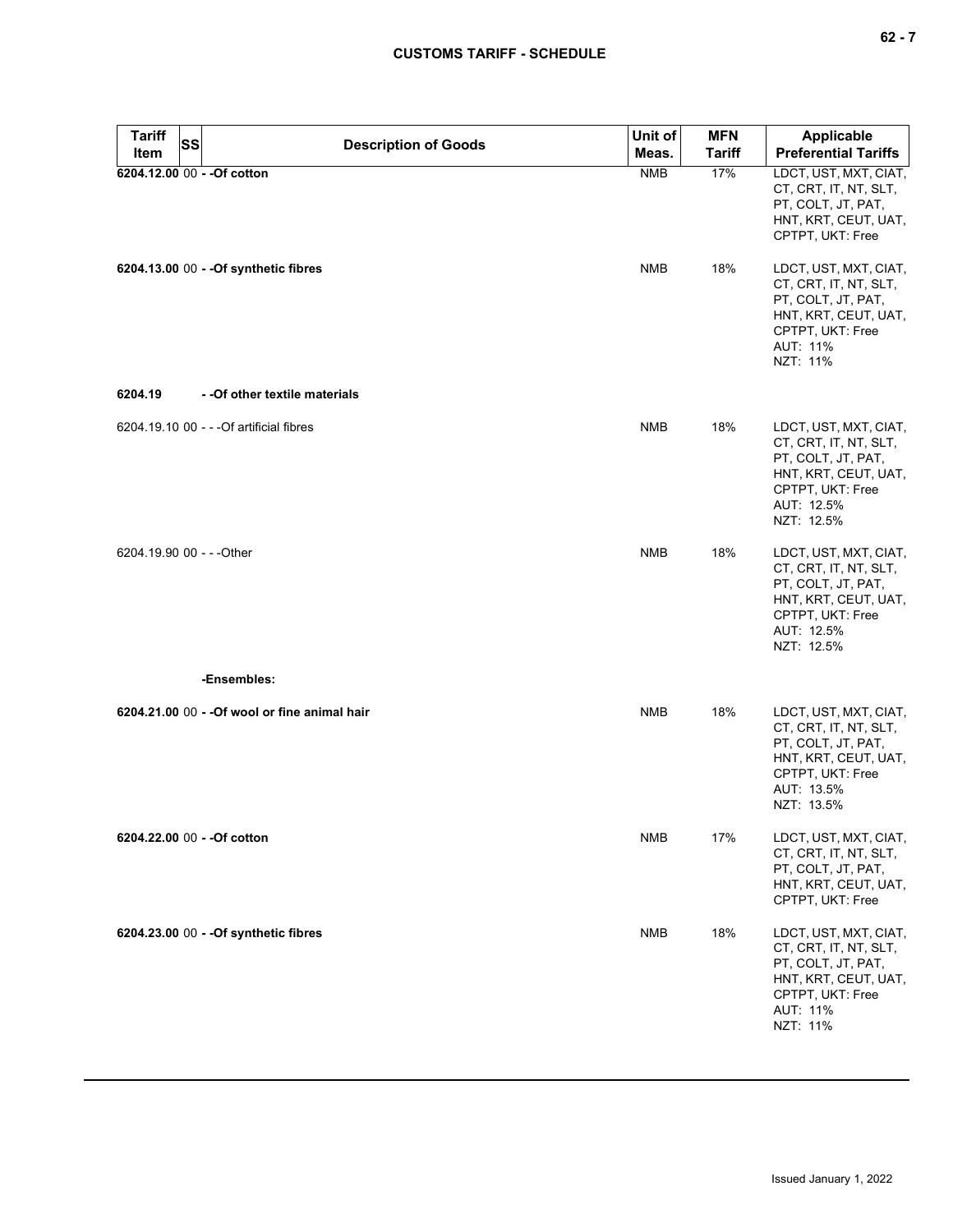| <b>Tariff</b><br>SS<br>Item | <b>Description of Goods</b>                                           | Unit of<br>Meas. | <b>MFN</b><br><b>Tariff</b> | <b>Applicable</b><br><b>Preferential Tariffs</b>                                                                                             |
|-----------------------------|-----------------------------------------------------------------------|------------------|-----------------------------|----------------------------------------------------------------------------------------------------------------------------------------------|
|                             | 6204.29.00 00 - - Of other textile materials<br>-Jackets and blazers: | <b>NMB</b>       | 17%                         | LDCT, UST, MXT, CIAT,<br>CT, CRT, IT, NT, SLT,<br>PT, COLT, JT, PAT,<br>HNT, KRT, CEUT, UAT,<br>CPTPT, UKT: Free<br>AUT: 15%<br>NZT: 15%     |
|                             |                                                                       |                  |                             |                                                                                                                                              |
|                             | 6204.31.00 00 - - Of wool or fine animal hair                         | <b>NMB</b>       | 18%                         | LDCT, UST, MXT, CIAT,<br>CT, CRT, IT, NT, SLT,<br>PT, COLT, JT, PAT,<br>HNT, KRT, CEUT, UAT,<br>CPTPT, UKT: Free<br>AUT: 13.5%<br>NZT: 13.5% |
| 6204.32.00 00 - - Of cotton |                                                                       | <b>NMB</b>       | 17%                         | LDCT, UST, MXT, CIAT,<br>CT, CRT, IT, NT, SLT,<br>PT, COLT, JT, PAT,<br>HNT, KRT, CEUT, UAT,<br>CPTPT, UKT: Free                             |
|                             | 6204.33.00 00 - - Of synthetic fibres                                 | <b>NMB</b>       | 18%                         | LDCT, UST, MXT, CIAT,<br>CT, CRT, IT, NT, SLT,<br>PT, COLT, JT, PAT,<br>HNT, KRT, CEUT, UAT,<br>CPTPT, UKT: Free<br>AUT: 11%<br>NZT: 11%     |
| 6204.39                     | - - Of other textile materials                                        |                  |                             |                                                                                                                                              |
|                             | 6204.39.10 00 - - - Of artificial fibres                              | <b>NMB</b>       | 17%                         | LDCT, UST, MXT, CIAT,<br>CT, CRT, IT, NT, SLT,<br>PT, COLT, JT, PAT,<br>HNT, KRT, CEUT, UAT,<br>CPTPT, UKT: Free                             |
| 6204.39.90 00 - - - Other   |                                                                       | <b>NMB</b>       | 17%                         | LDCT, UST, MXT, CIAT,<br>CT, CRT, IT, NT, SLT,<br>PT, COLT, JT, PAT,<br>HNT, KRT, CEUT, UAT,<br>CPTPT, UKT: Free                             |
|                             | -Dresses:                                                             |                  |                             |                                                                                                                                              |
|                             | 6204.41.00 00 - - Of wool or fine animal hair                         | <b>NMB</b>       | 18%                         | LDCT, UST, MXT, CIAT,<br>CT, CRT, IT, NT, SLT,<br>PT, COLT, JT, PAT,<br>HNT, KRT, CEUT, UAT,<br>CPTPT, UKT: Free<br>AUT: 13.5%<br>NZT: 13.5% |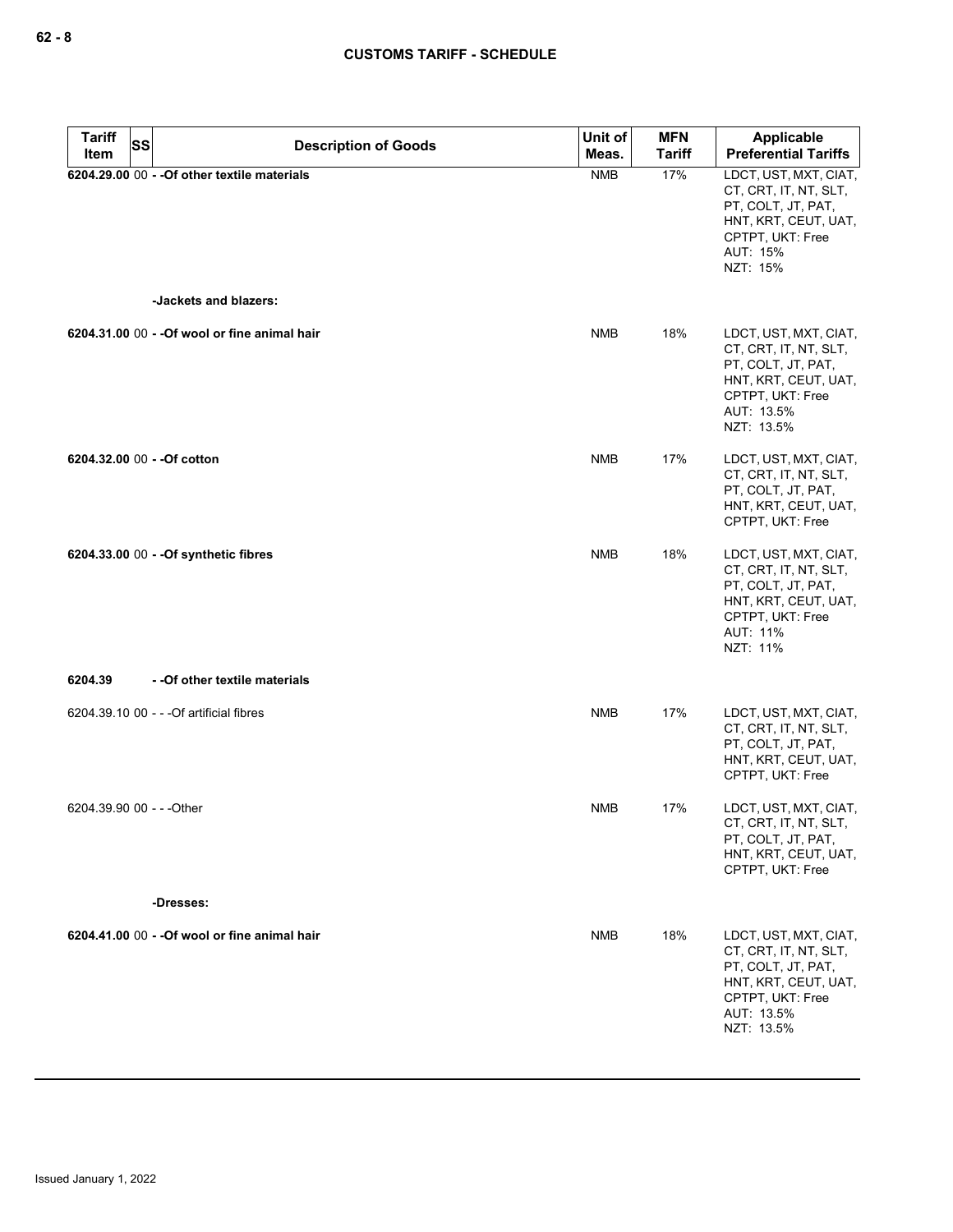| <b>Tariff</b><br>SS         | <b>Description of Goods</b>                                                 | Unit of    | <b>MFN</b>    | <b>Applicable</b>                                                                                                                            |
|-----------------------------|-----------------------------------------------------------------------------|------------|---------------|----------------------------------------------------------------------------------------------------------------------------------------------|
| Item                        |                                                                             | Meas.      | <b>Tariff</b> | <b>Preferential Tariffs</b>                                                                                                                  |
| 6204.42.00 00 - - Of cotton |                                                                             | <b>NMB</b> | 17%           | LDCT, UST, MXT, CIAT,<br>CT, CRT, IT, NT, SLT,<br>PT, COLT, JT, PAT,<br>HNT, KRT, CEUT, UAT,<br>CPTPT, UKT: Free                             |
|                             | 6204.43.00 00 - - Of synthetic fibres                                       | <b>NMB</b> | 18%           | LDCT, UST, MXT, CIAT,<br>CT, CRT, IT, NT, SLT,<br>PT, COLT, JT, PAT,<br>HNT, KRT, CEUT, UAT,<br>CPTPT, UKT: Free<br>AUT: 11%<br>NZT: 11%     |
|                             | 6204.44.00 00 - - Of artificial fibres                                      | <b>NMB</b> | 18%           | LDCT, UST, MXT, CIAT,<br>CT, CRT, IT, NT, SLT,<br>PT, COLT, JT, PAT,<br>HNT, KRT, CEUT, UAT,<br>CPTPT, UKT: Free<br>AUT: 11%<br>NZT: 11%     |
|                             | 6204.49.00 00 - - Of other textile materials<br>-Skirts and divided skirts: | <b>NMB</b> | 16%           | LDCT, UST, MXT, CIAT,<br>CT, CRT, IT, NT, SLT,<br>PT, COLT, JT, PAT,<br>HNT, KRT, CEUT, UAT,<br>CPTPT, UKT: Free<br>GPT: 10%                 |
|                             |                                                                             |            |               |                                                                                                                                              |
|                             | 6204.51.00 00 - - Of wool or fine animal hair                               | <b>NMB</b> | 18%           | LDCT, UST, MXT, CIAT,<br>CT, CRT, IT, NT, SLT,<br>PT, COLT, JT, PAT,<br>HNT, KRT, CEUT, UAT,<br>CPTPT, UKT: Free<br>AUT: 13.5%<br>NZT: 13.5% |
| 6204.52.00 00 - - Of cotton |                                                                             | <b>NMB</b> | 17%           | LDCT, UST, MXT, CIAT,<br>CT, CRT, IT, NT, SLT,<br>PT, COLT, JT, PAT,<br>HNT, KRT, CEUT, UAT,<br>CPTPT, UKT: Free                             |
|                             | 6204.53.00 00 - - Of synthetic fibres                                       | <b>NMB</b> | 18%           | LDCT, UST, MXT, CIAT,<br>CT, CRT, IT, NT, SLT,<br>PT, COLT, JT, PAT,<br>HNT, KRT, CEUT, UAT,<br>CPTPT, UKT: Free<br>AUT: 12.5%<br>NZT: 12.5% |

**6204.59 - -Of other textile materials**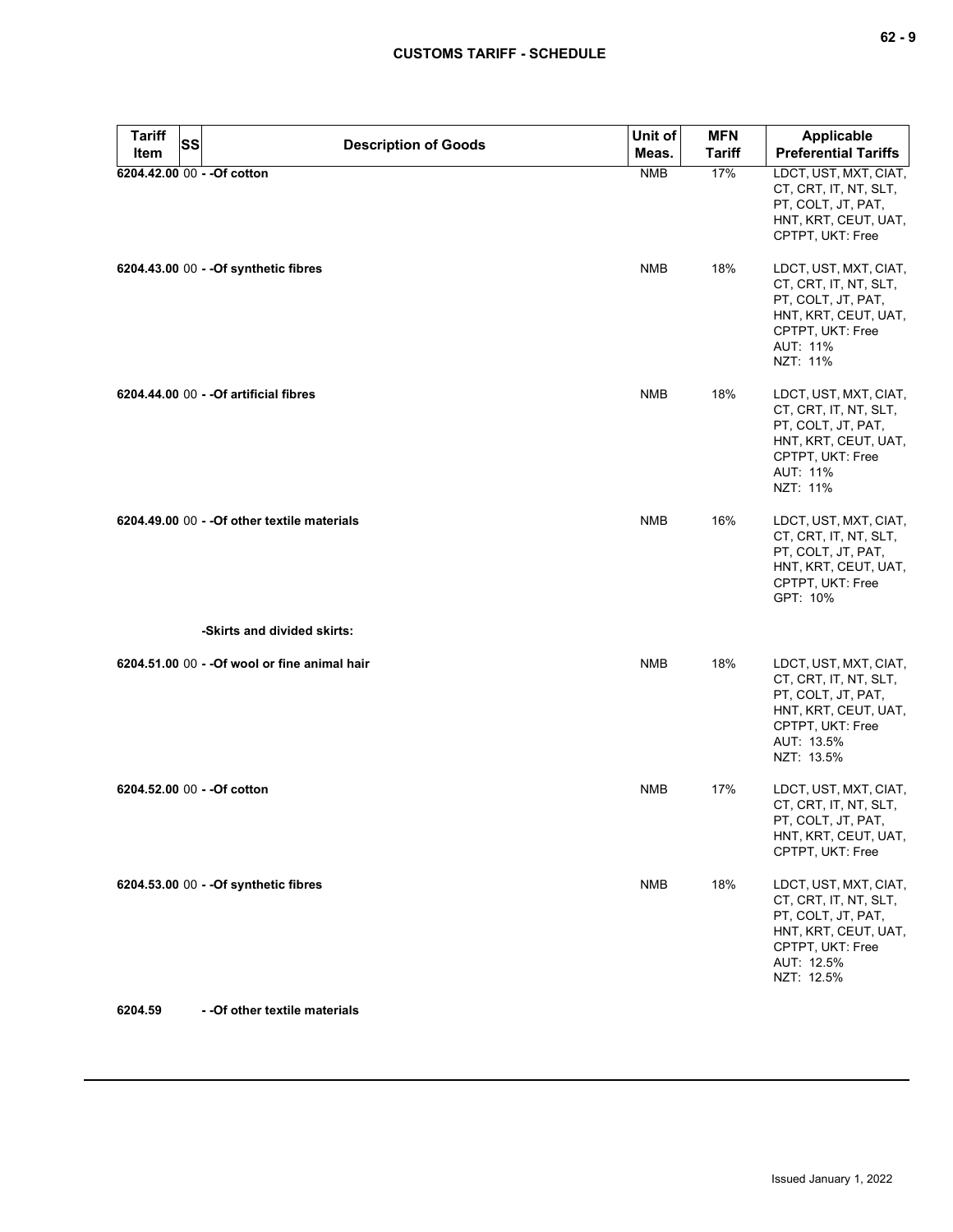| <b>Tariff</b><br><b>SS</b> |                                                         | Unit of                  | <b>MFN</b> | Applicable                                                                                                                                   |
|----------------------------|---------------------------------------------------------|--------------------------|------------|----------------------------------------------------------------------------------------------------------------------------------------------|
| Item                       | <b>Description of Goods</b>                             | Meas.                    | Tariff     | <b>Preferential Tariffs</b>                                                                                                                  |
|                            | 6204.59.10 00 - - - Of artificial fibres                | <b>NMB</b>               | 17%        | LDCT, UST, MXT, CIAT,<br>CT, CRT, IT, NT, SLT,<br>PT, COLT, JT, PAT,<br>HNT, KRT, CEUT, UAT,<br>CPTPT, UKT: Free<br>AUT: 13.5%<br>NZT: 13.5% |
| 6204.59.90 00 - - - Other  |                                                         | <b>NMB</b>               | 17%        | LDCT, UST, MXT, CIAT,<br>CT, CRT, IT, NT, SLT,<br>PT, COLT, JT, PAT,<br>HNT, KRT, CEUT, UAT,<br>CPTPT, UKT: Free<br>AUT: 13.5%<br>NZT: 13.5% |
|                            | -Trousers, bib and brace overalls, breeches and shorts: |                          |            |                                                                                                                                              |
|                            | 6204.61.00 00 - - Of wool or fine animal hair           | <b>NMB</b>               | 18%        | LDCT, UST, MXT, CIAT,<br>CT, CRT, IT, NT, SLT,<br>PT, COLT, JT, PAT,<br>HNT, KRT, CEUT, UAT,<br>CPTPT, UKT: Free<br>AUT: 13.5%<br>NZT: 13.5% |
| 6204.62.00                 | - -Of cotton                                            |                          | 17%        | LDCT, UST, MXT, CIAT,<br>CT, CRT, IT, NT, SLT,<br>PT, COLT, JT, PAT,<br>HNT, KRT, CEUT, UAT,<br>CPTPT, UKT: Free                             |
|                            | -----Trousers and breeches:                             | <b>NMB</b>               |            |                                                                                                                                              |
|                            | $--$ - $-$ Shorts:                                      | <b>NMB</b><br><b>NMB</b> |            |                                                                                                                                              |
|                            |                                                         | <b>NMB</b>               |            |                                                                                                                                              |
|                            |                                                         | <b>NMB</b><br><b>NMB</b> |            |                                                                                                                                              |
| 6204.63.00                 | --Of synthetic fibres                                   |                          | 18%        | LDCT, UST, MXT, CIAT,<br>CT, CRT, IT, NT, SLT,<br>PT, COLT, JT, PAT,<br>HNT, KRT, CEUT, UAT,<br>CPTPT, UKT: Free<br>AUT: 11.5%<br>NZT: 11.5% |
|                            |                                                         | <b>NMB</b>               |            |                                                                                                                                              |
|                            |                                                         | <b>NMB</b><br><b>NMB</b> |            |                                                                                                                                              |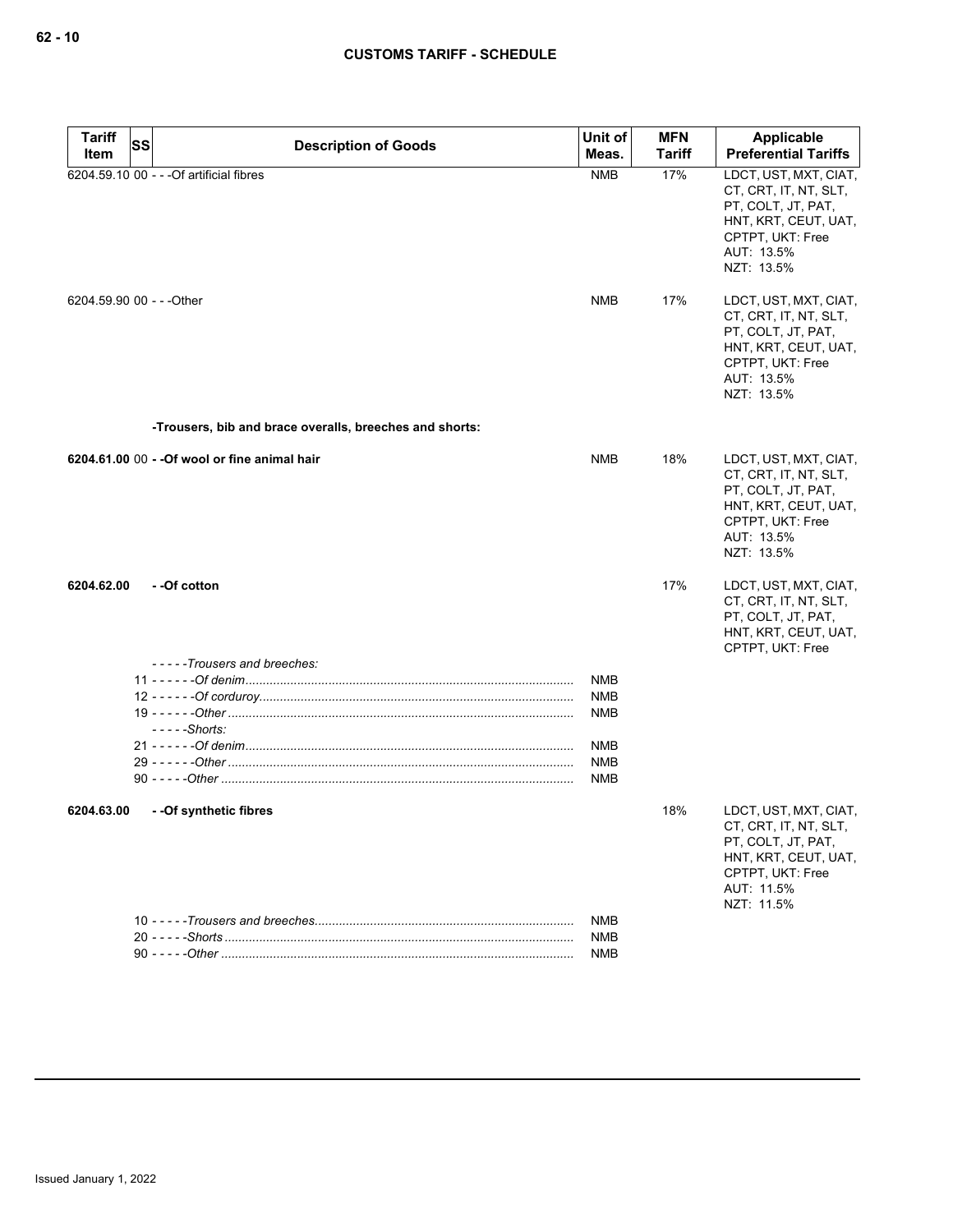| <b>Tariff</b><br>Item     | <b>SS</b> | <b>Description of Goods</b>                              | Unit of<br>Meas.  | <b>MFN</b><br><b>Tariff</b> | Applicable<br><b>Preferential Tariffs</b>                                                                                                                |
|---------------------------|-----------|----------------------------------------------------------|-------------------|-----------------------------|----------------------------------------------------------------------------------------------------------------------------------------------------------|
| 6204.69.00<br>62.05       |           | - - Of other textile materials<br>Men's or boys' shirts. | NMB<br>NMB        | 17%                         | LDCT, UST, MXT, CIAT,<br>CT, CRT, IT, NT, SLT,<br>PT, COLT, JT, PAT,<br>HNT, KRT, CEUT, UAT,<br>CPTPT, UKT: Free<br>AUT: 14%<br>NZT: 14%                 |
|                           |           |                                                          |                   |                             |                                                                                                                                                          |
| 6205.20.00                |           | -Of cotton                                               | <b>NMB</b>        | 17%                         | LDCT, UST, MXT, CIAT,<br>CT, CRT, IT, NT, SLT,<br>PT, COLT, JT, PAT,<br>HNT, KRT, CEUT, UAT,<br>CPTPT, UKT: Free                                         |
|                           |           |                                                          | NMB               |                             |                                                                                                                                                          |
| 6205.30.00                |           | -Of man-made fibres                                      |                   | 18%                         | LDCT, UST, MXT, CIAT,<br>CT, CRT, IT, NT, SLT,<br>PT, COLT, JT, PAT,<br>HNT, KRT, CEUT, UAT,<br>CPTPT, UKT: Free<br>AUT: 11%<br>NZT: 11%                 |
|                           |           |                                                          | <b>NMB</b><br>NMB |                             |                                                                                                                                                          |
| 6205.90                   |           | -Of other textile materials                              |                   |                             |                                                                                                                                                          |
|                           |           | 6205.90.10 00 - - - Of wool or fine animal hair          | <b>NMB</b>        | 18%                         | LDCT, UST, MXT, CIAT,<br>CT, CRT, IT, NT, SLT,<br>PT, COLT, JT, PAT,<br>HNT, KRT, CEUT, UAT,<br>CPTPT, UKT: Free<br>AUT: 13.5%<br>NZT: 13.5%             |
| 6205.90.90 00 - - - Other |           |                                                          | <b>NMB</b>        | 18%                         | LDCT, UST, MXT, CIAT,<br>CT, CRT, IT, NT, SLT,<br>PT, COLT, JT, PAT,<br>HNT, KRT, CEUT, UAT,<br>CPTPT, UKT: Free<br>AUT: 13.5%<br>NZT: 13.5%<br>GPT: 10% |
| 62.06                     |           | Women's or girls' blouses, shirts and shirt-blouses.     |                   |                             |                                                                                                                                                          |
|                           |           | 6206.10.00 00 - Of silk or silk waste                    | <b>NMB</b>        | 16%                         | LDCT, UST, MXT, CIAT,<br>CT, CRT, IT, NT, SLT,<br>PT, COLT, JT, PAT,<br>HNT, KRT, CEUT, UAT,<br>CPTPT, UKT: Free<br>GPT: 10%                             |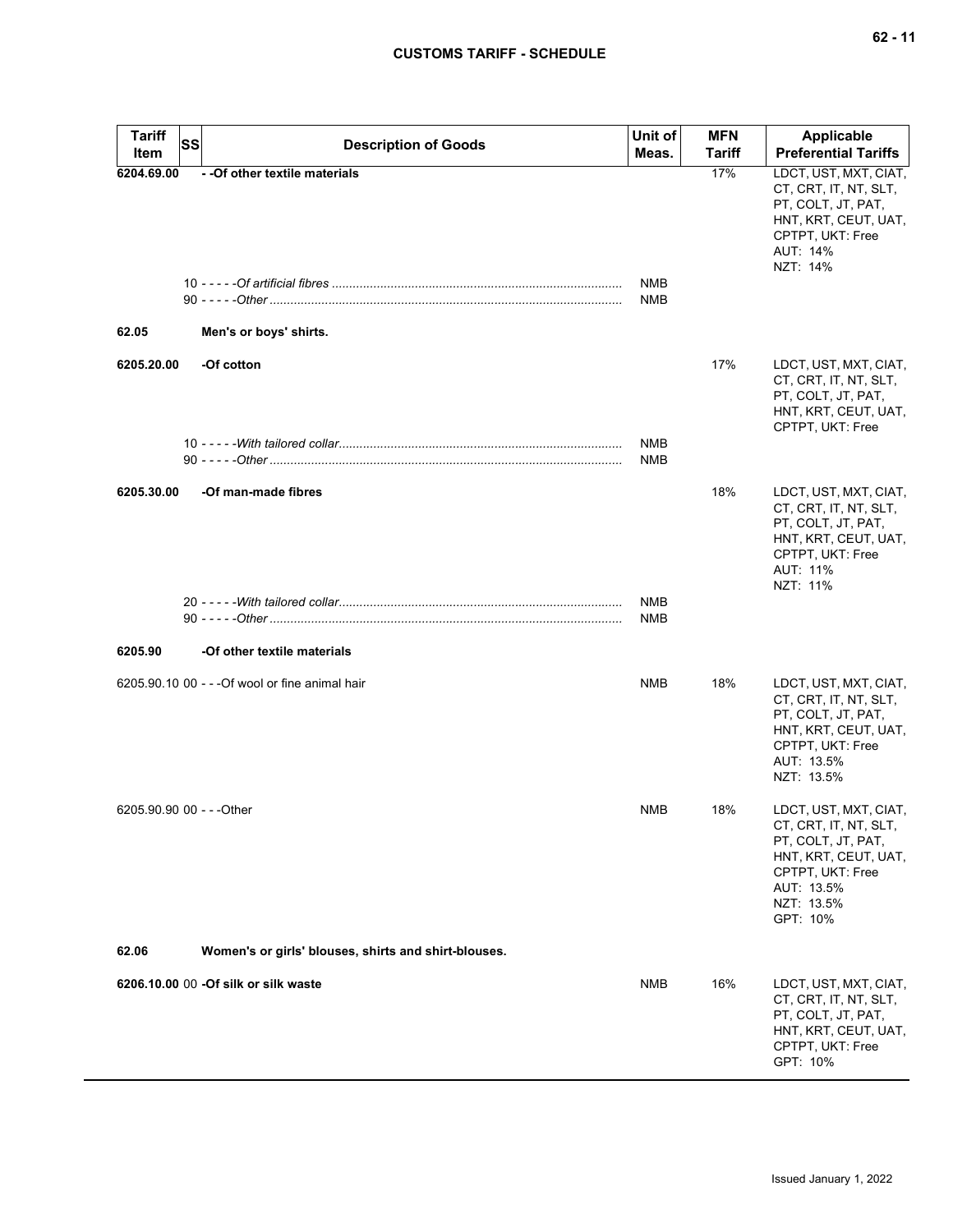| <b>Tariff</b><br>Item    | <b>SS</b> | <b>Description of Goods</b>                                                                                                           | Unit of<br>Meas. | <b>MFN</b><br><b>Tariff</b> | Applicable<br><b>Preferential Tariffs</b>                                                                                                |
|--------------------------|-----------|---------------------------------------------------------------------------------------------------------------------------------------|------------------|-----------------------------|------------------------------------------------------------------------------------------------------------------------------------------|
|                          |           | 6206.20.00 00 -Of wool or fine animal hair                                                                                            | <b>NMB</b>       | 18%                         | LDCT, UST, MXT, CIAT,<br>CT, CRT, IT, NT, SLT,<br>PT, COLT, JT, PAT,<br>HNT, KRT, CEUT, UAT,<br>CPTPT, UKT: Free                         |
| 6206.30.00 00 -Of cotton |           |                                                                                                                                       | <b>NMB</b>       | 17%                         | LDCT, UST, MXT, CIAT,<br>CT, CRT, IT, NT, SLT,<br>PT, COLT, JT, PAT,<br>HNT, KRT, CEUT, UAT,<br>CPTPT, UKT: Free                         |
|                          |           | 6206.40.00 00 -Of man-made fibres                                                                                                     | <b>NMB</b>       | 18%                         | LDCT, UST, MXT, CIAT,<br>CT, CRT, IT, NT, SLT,<br>PT, COLT, JT, PAT,<br>HNT, KRT, CEUT, UAT,<br>CPTPT, UKT: Free<br>AUT: 11%<br>NZT: 11% |
|                          |           | 6206.90.00 00 -Of other textile materials                                                                                             | <b>NMB</b>       | 17%                         | LDCT, UST, MXT, CIAT,<br>CT, CRT, IT, NT, SLT,<br>PT, COLT, JT, PAT,<br>HNT, KRT, CEUT, UAT,<br>CPTPT, UKT: Free                         |
| 62.07                    |           | Men's or boys' singlets and other vests, underpants, briefs, nightshirts,<br>pyjamas, bathrobes, dressing gowns and similar articles. |                  |                             |                                                                                                                                          |
|                          |           | -Underpants and briefs:                                                                                                               |                  |                             |                                                                                                                                          |
|                          |           | 6207.11.00 00 - - Of cotton                                                                                                           | <b>NMB</b>       | 17%                         | LDCT, UST, MXT, CIAT,<br>CT, CRT, IT, NT, SLT,<br>PT, COLT, JT, PAT,<br>HNT, KRT, CEUT, UAT,<br>CPTPT, UKT: Free                         |
|                          |           | 6207.19.00 00 - - Of other textile materials                                                                                          | <b>NMB</b>       | 18%                         | LDCT, UST, MXT, CIAT,<br>CT, CRT, IT, NT, SLT,<br>PT, COLT, JT, PAT,<br>HNT, KRT, CEUT, UAT,<br>CPTPT, UKT: Free<br>AUT: 11%<br>NZT: 11% |
|                          |           | -Nightshirts and pyjamas:                                                                                                             |                  |                             |                                                                                                                                          |
|                          |           | 6207.21.00 00 - - Of cotton                                                                                                           | <b>NMB</b>       | 17%                         | LDCT, UST, MXT, CIAT,<br>CT, CRT, IT, NT, SLT,<br>PT, COLT, JT, PAT,<br>HNT, KRT, CEUT, UAT,<br>CPTPT, UKT: Free                         |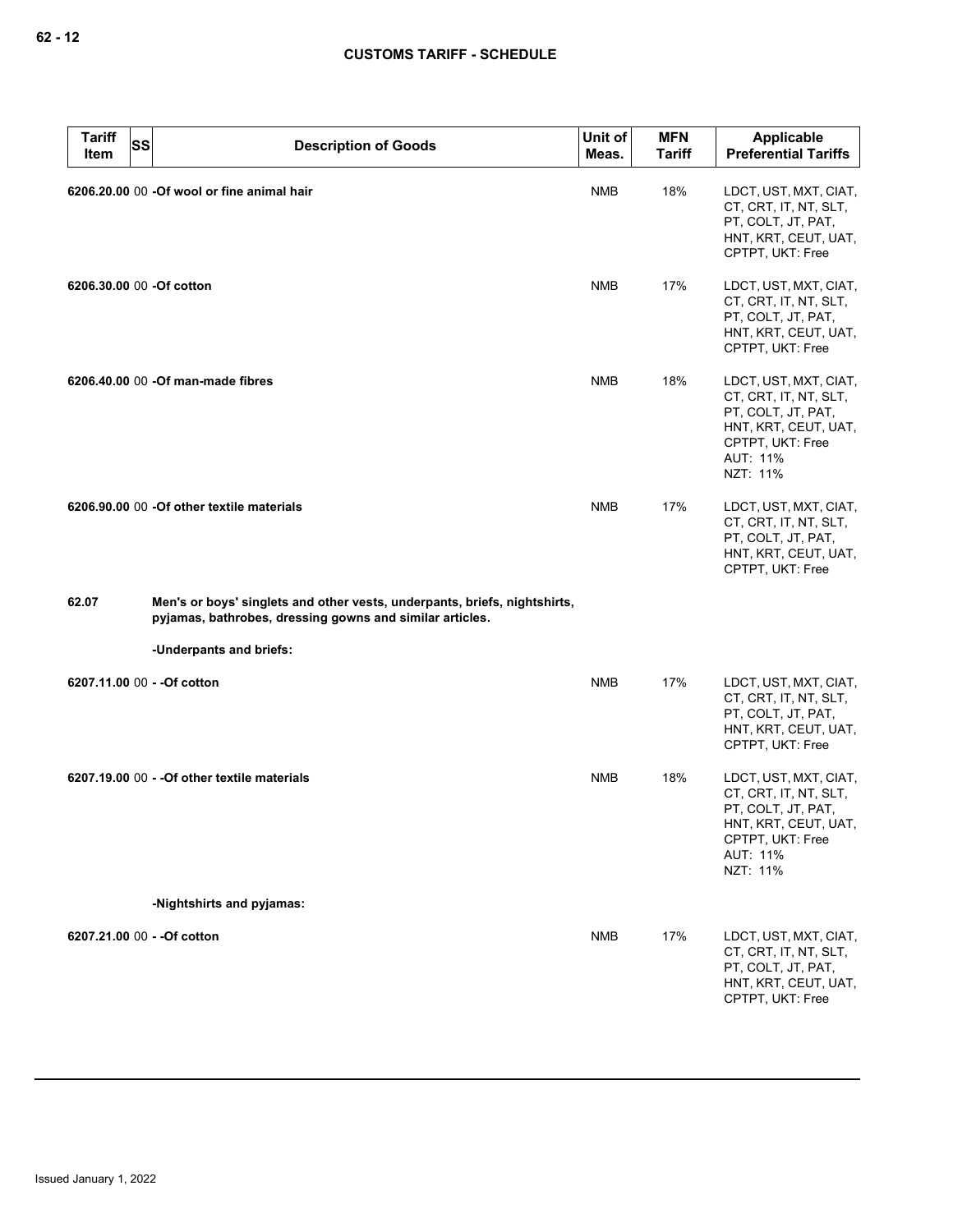| <b>Tariff</b><br>SS         | <b>Description of Goods</b>                                                                                                                                            | Unit of    | <b>MFN</b>    | <b>Applicable</b>                                                                                                                        |
|-----------------------------|------------------------------------------------------------------------------------------------------------------------------------------------------------------------|------------|---------------|------------------------------------------------------------------------------------------------------------------------------------------|
| Item                        |                                                                                                                                                                        | Meas.      | <b>Tariff</b> | <b>Preferential Tariffs</b>                                                                                                              |
|                             | 6207.22.00 00 - - Of man-made fibres                                                                                                                                   | <b>NMB</b> | 18%           | LDCT, UST, MXT, CIAT,<br>CT, CRT, IT, NT, SLT,<br>PT, COLT, JT, PAT,<br>HNT, KRT, CEUT, UAT,<br>CPTPT, UKT: Free<br>AUT: 11%<br>NZT: 11% |
|                             | 6207.29.00 00 - - Of other textile materials<br>-Other:                                                                                                                | <b>NMB</b> | 16%           | LDCT, UST, MXT, CIAT,<br>CT, CRT, IT, NT, SLT,<br>PT, COLT, JT, PAT,<br>HNT, KRT, CEUT, UAT,<br>CPTPT, UKT: Free<br>GPT: 10%             |
| 6207.91.00 00 - - Of cotton |                                                                                                                                                                        | <b>NMB</b> | 17%           | LDCT, UST, MXT, CIAT,                                                                                                                    |
|                             |                                                                                                                                                                        |            |               | CT, CRT, IT, NT, SLT,<br>PT, COLT, JT, PAT,<br>HNT, KRT, CEUT, UAT,<br>CPTPT, UKT: Free                                                  |
| 6207.99                     | - - Of other textile materials                                                                                                                                         |            |               |                                                                                                                                          |
|                             | 6207.99.10 00 - - - Of man-made fibres                                                                                                                                 | <b>NMB</b> | 18%           | LDCT, UST, MXT, CIAT,<br>CT, CRT, IT, NT, SLT,<br>PT, COLT, JT, PAT,<br>HNT, KRT, CEUT, UAT,<br>CPTPT, UKT: Free<br>AUT: 11%<br>NZT: 11% |
| 6207.99.90 00 - - - Other   |                                                                                                                                                                        | <b>NMB</b> | 17%           | LDCT, UST, MXT, CIAT,<br>CT, CRT, IT, NT, SLT,<br>PT, COLT, JT, PAT,<br>HNT, KRT, CEUT, UAT,<br>CPTPT, UKT: Free                         |
| 62.08                       | Women's or girls' singlets and other vests, slips, petticoats, briefs,<br>panties, nightdresses, pyjamas, négligés, bathrobes, dressing gowns<br>and similar articles. |            |               |                                                                                                                                          |
|                             | -Slips and petticoats:                                                                                                                                                 |            |               |                                                                                                                                          |
|                             | 6208.11.00 00 - - Of man-made fibres                                                                                                                                   | <b>NMB</b> | 18%           | LDCT, UST, MXT, CIAT,<br>CT, CRT, IT, NT, SLT,<br>PT, COLT, JT, PAT,<br>HNT, KRT, CEUT, UAT,<br>CPTPT, UKT: Free<br>AUT: 11%<br>NZT: 11% |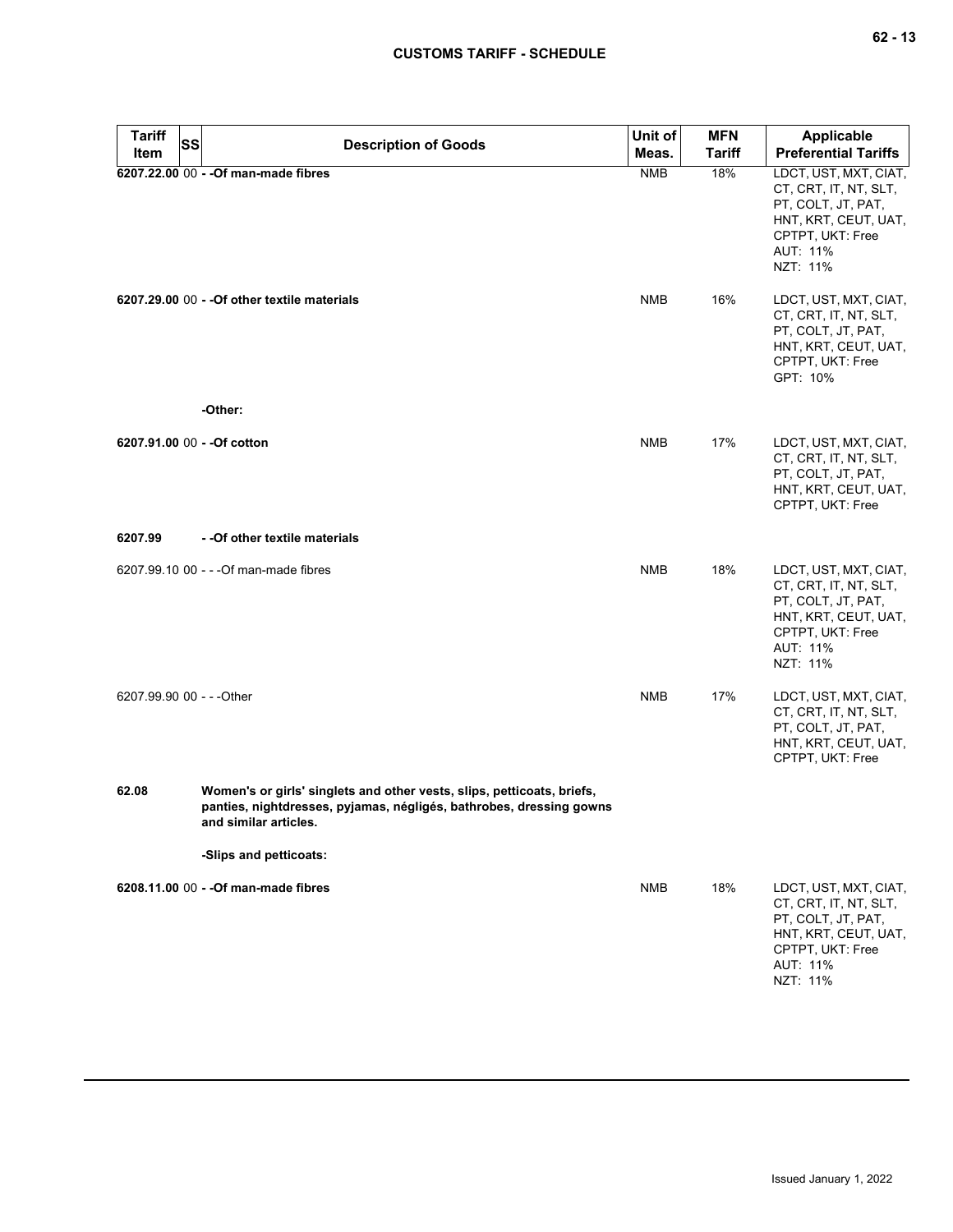| <b>Tariff</b> | SS<br><b>Description of Goods</b>                                          | Unit of    | <b>MFN</b>    | <b>Applicable</b>                                                                                                                        |
|---------------|----------------------------------------------------------------------------|------------|---------------|------------------------------------------------------------------------------------------------------------------------------------------|
| Item          |                                                                            | Meas.      | <b>Tariff</b> | <b>Preferential Tariffs</b>                                                                                                              |
|               | 6208.19.00 00 - - Of other textile materials<br>-Nightdresses and pyjamas: | <b>NMB</b> | 17%           | LDCT, UST, MXT, CIAT,<br>CT, CRT, IT, NT, SLT,<br>PT, COLT, JT, PAT,<br>HNT, KRT, CEUT, UAT,<br>CPTPT, UKT: Free                         |
|               |                                                                            |            |               |                                                                                                                                          |
|               | 6208.21.00 00 - - Of cotton                                                | <b>NMB</b> | 17%           | LDCT, UST, MXT, CIAT,<br>CT, CRT, IT, NT, SLT,<br>PT, COLT, JT, PAT,<br>HNT, KRT, CEUT, UAT,<br>CPTPT, UKT: Free                         |
|               | 6208.22.00 00 - - Of man-made fibres                                       | <b>NMB</b> | 18%           | LDCT, UST, MXT, CIAT,<br>CT, CRT, IT, NT, SLT,<br>PT, COLT, JT, PAT,<br>HNT, KRT, CEUT, UAT,<br>CPTPT, UKT: Free<br>AUT: 11%<br>NZT: 11% |
|               | 6208.29.00 00 - - Of other textile materials<br>-Other:                    | <b>NMB</b> | 16%           | LDCT, UST, MXT, CIAT,<br>CT, CRT, IT, NT, SLT,<br>PT, COLT, JT, PAT,<br>HNT, KRT, CEUT, UAT,<br>CPTPT, UKT: Free<br>GPT: 10%             |
|               |                                                                            |            |               |                                                                                                                                          |
|               | 6208.91.00 00 - - Of cotton                                                | <b>NMB</b> | 17%           | LDCT, UST, MXT, CIAT,<br>CT, CRT, IT, NT, SLT,<br>PT, COLT, JT, PAT,<br>HNT, KRT, CEUT, UAT,<br>CPTPT, UKT: Free                         |
|               | 6208.92.00 00 - - Of man-made fibres                                       | <b>NMB</b> | 18%           | LDCT, UST, MXT, CIAT,<br>CT, CRT, IT, NT, SLT,<br>PT, COLT, JT, PAT,<br>HNT, KRT, CEUT, UAT,<br>CPTPT, UKT: Free<br>AUT: 11%<br>NZT: 11% |
|               | 6208.99.00 00 - - Of other textile materials                               | <b>NMB</b> | 16%           | LDCT, UST, MXT, CIAT,<br>CT, CRT, IT, NT, SLT,<br>PT, COLT, JT, PAT,<br>HNT, KRT, CEUT, UAT,<br>CPTPT, UKT: Free<br>GPT: 10%             |

**62.09 Babies' garments and clothing accessories.**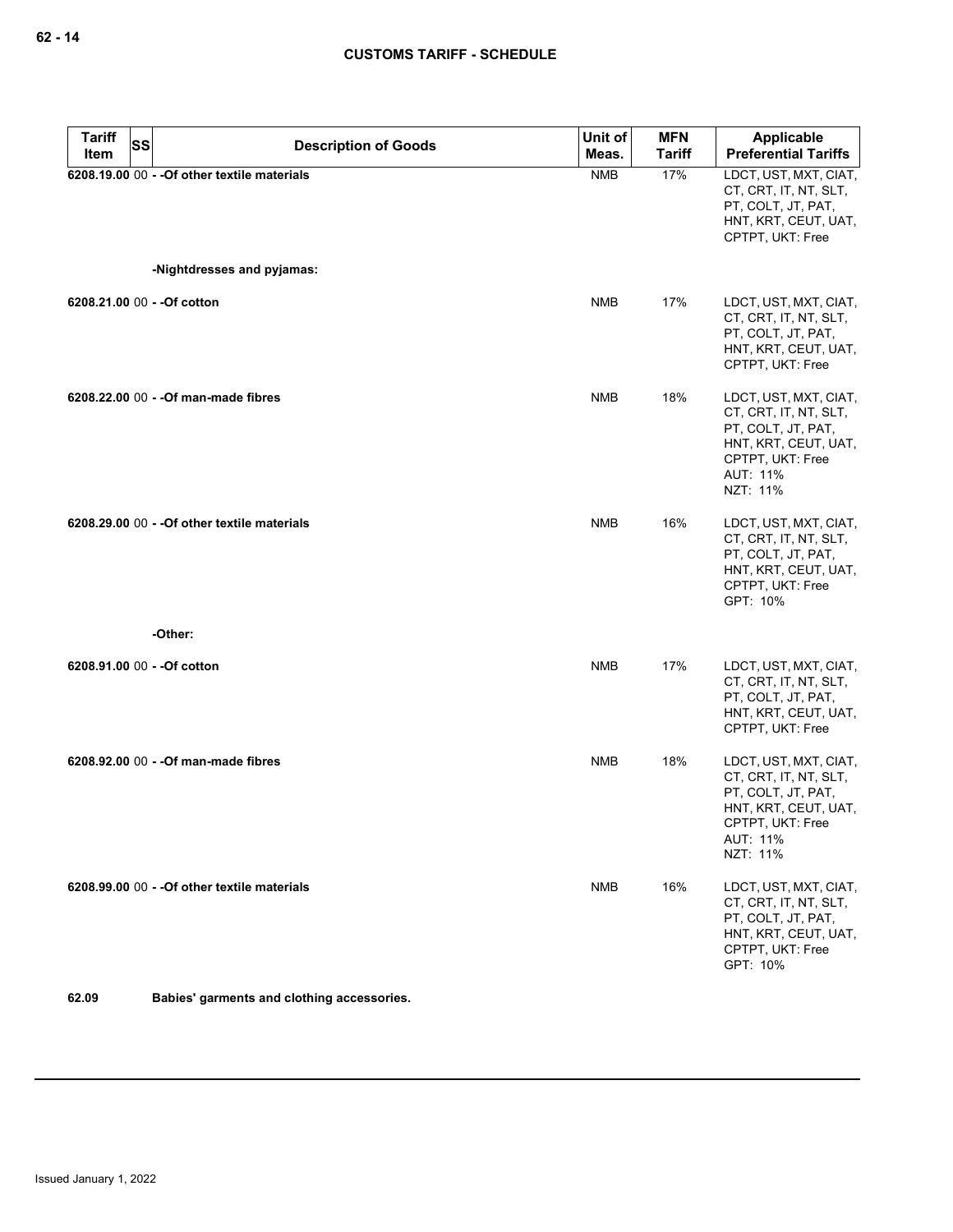| <b>Tariff</b><br>Item     | <b>SS</b> | <b>Description of Goods</b>                                                     | Unit of<br>Meas. | <b>MFN</b><br><b>Tariff</b> | <b>Applicable</b><br><b>Preferential Tariffs</b>                                                                                             |
|---------------------------|-----------|---------------------------------------------------------------------------------|------------------|-----------------------------|----------------------------------------------------------------------------------------------------------------------------------------------|
|                           |           | 6209.20.00 00 -Of cotton                                                        | <b>NMB</b>       | Free                        | LDCT, UST, MXT, CIAT,<br>CT, CRT, IT, NT, SLT,<br>PT, COLT, JT, PAT,<br>HNT, KRT, CEUT, UAT,<br>CPTPT, UKT: Free                             |
|                           |           | 6209.30.00 00 - Of synthetic fibres                                             | <b>NMB</b>       | Free                        | AUT, NZT, LDCT, UST,<br>MXT, CIAT, CT, CRT,<br>IT, NT, SLT, PT, COLT,<br>JT, PAT, HNT, KRT,<br>CEUT, UAT, CPTPT,<br>UKT: Free                |
|                           |           | 6209.90.00 00 -Of other textile materials                                       | <b>NMB</b>       | Free                        | AUT, NZT, LDCT, UST,<br>MXT, CIAT, CT, CRT,<br>IT, NT, SLT, PT, COLT,<br>JT, PAT, HNT, KRT,<br>CEUT, UAT, CPTPT,<br>UKT: Free                |
| 62.10                     |           | Garments, made up of fabrics of heading 56.02, 56.03, 59.03, 59.06 or<br>59.07. |                  |                             |                                                                                                                                              |
| 6210.10                   |           | -Of fabrics of heading 56.02 or 56.03                                           |                  |                             |                                                                                                                                              |
|                           |           | 6210.10.10 00 - - - Protective suits, to be employed in a noxious atmosphere    | <b>NMB</b>       | Free                        | LDCT, GPT, UST, MXT,<br>CIAT, CT, CRT, IT, NT,<br>SLT, PT, COLT, JT,<br>PAT, HNT, KRT, CEUT,<br>UAT, CPTPT,<br>UKT: Free                     |
| 6210.10.90 00 - - - Other |           |                                                                                 | <b>NMB</b>       | 18%                         | LDCT, UST, MXT, CIAT,<br>CT, CRT, IT, NT, SLT,<br>PT, COLT, JT, PAT,<br>HNT, KRT, CEUT, UAT,<br>CPTPT, UKT: Free<br>AUT: 14.5%<br>NZT: 14.5% |
| 6210.20                   |           | -Other garments, of the type described in heading 62.01                         |                  |                             |                                                                                                                                              |
|                           |           | 6210.20.10 00 - - - Protective suits, to be employed in a noxious atmosphere    | <b>NMB</b>       | Free                        | LDCT, GPT, UST, MXT,<br>CIAT, CT, CRT, IT, NT,<br>SLT, PT, COLT, JT,<br>PAT, HNT, KRT, CEUT,<br>UAT, CPTPT,<br>UKT: Free                     |

 $\mathbf{I}$ 

 $\mathbf{I}$ 

 $\mathbf{I}$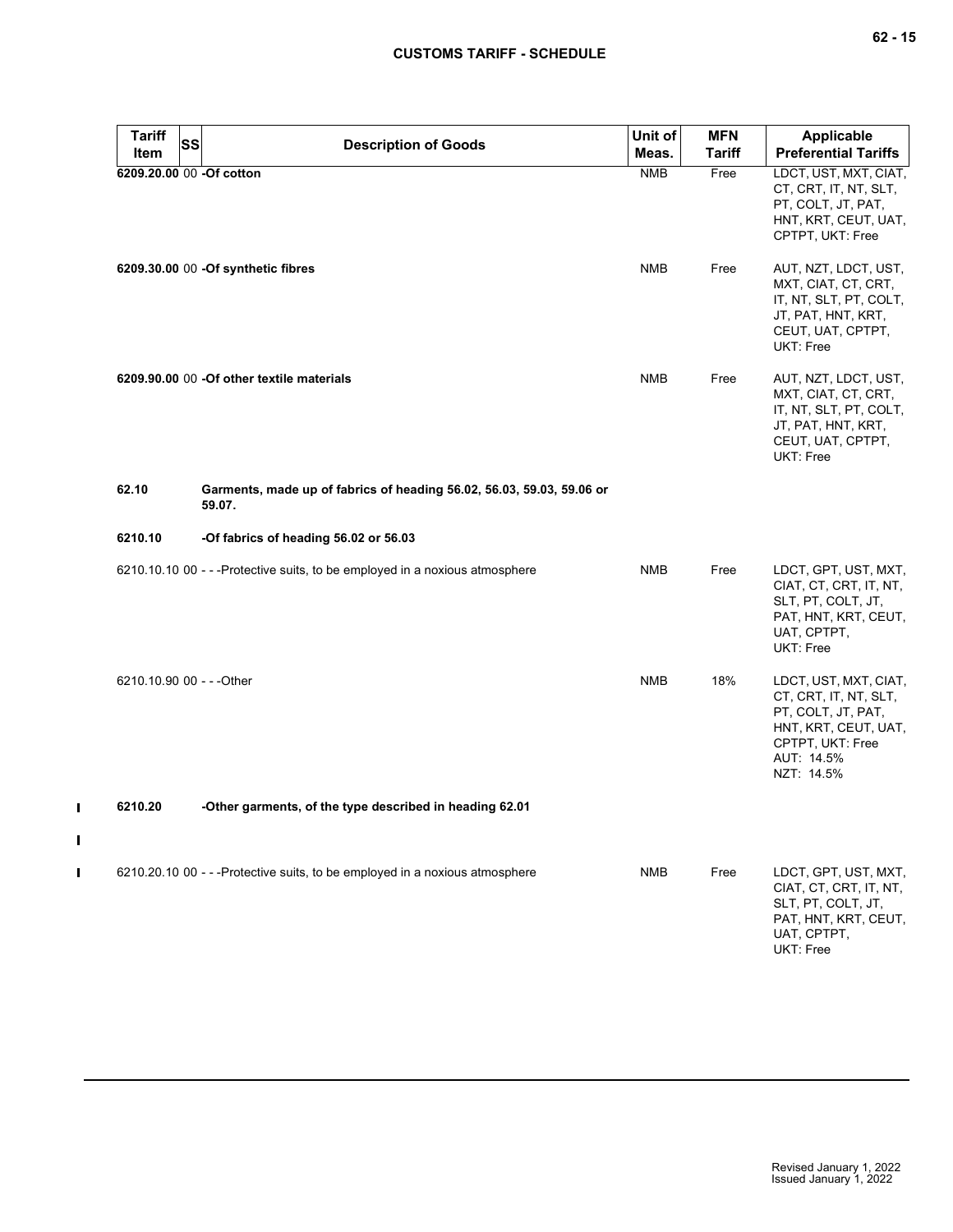| <b>Tariff</b>             | <b>SS</b> | <b>Description of Goods</b>                                                  | Unit of    | <b>MFN</b>    | Applicable                                                                                                                                   |
|---------------------------|-----------|------------------------------------------------------------------------------|------------|---------------|----------------------------------------------------------------------------------------------------------------------------------------------|
| Item                      |           |                                                                              | Meas.      | <b>Tariff</b> | <b>Preferential Tariffs</b>                                                                                                                  |
| 6210.20.90 00 - - - Other |           |                                                                              | <b>NMB</b> | 18%           | LDCT, UST, MXT, CIAT,<br>CT, CRT, IT, NT, SLT,<br>PT, COLT, JT, PAT,<br>HNT, KRT, CEUT, UAT,<br>CPTPT, UKT: Free<br>AUT: 12%<br>NZT: 12%     |
| 6210.30                   |           | -Other garments, of the type described in heading 62.02                      |            |               |                                                                                                                                              |
|                           |           | 6210.30.10 00 - - - Protective suits, to be employed in a noxious atmosphere | <b>NMB</b> | Free          | LDCT, GPT, UST, MXT,<br>CIAT, CT, CRT, IT, NT,<br>SLT, PT, COLT, JT,<br>PAT, HNT, KRT, CEUT,<br>UAT, CPTPT,<br>UKT: Free                     |
| 6210.30.90 00 - - - Other |           |                                                                              | <b>NMB</b> | 18%           | LDCT, UST, MXT, CIAT,<br>CT, CRT, IT, NT, SLT,<br>PT, COLT, JT, PAT,<br>HNT, KRT, CEUT, UAT,<br>CPTPT, UKT: Free<br>AUT: 12%<br>NZT: 12%     |
| 6210.40                   |           | -Other men's or boys' garments                                               |            |               |                                                                                                                                              |
|                           |           | 6210.40.10 00 - - - Protective suits, to be employed in a noxious atmosphere | <b>NMB</b> | Free          | LDCT, GPT, UST, MXT,<br>CIAT, CT, CRT, IT, NT,<br>SLT, PT, COLT, JT,<br>PAT, HNT, KRT, CEUT,<br>UAT, CPTPT,<br>UKT: Free                     |
| 6210.40.90 00 - - - Other |           |                                                                              | <b>NMB</b> | 18%           | LDCT, UST, MXT, CIAT,<br>CT, CRT, IT, NT, SLT,<br>PT, COLT, JT, PAT,<br>HNT, KRT, CEUT, UAT,<br>CPTPT, UKT: Free<br>AUT: 12.5%<br>NZT: 12.5% |
| 6210.50                   |           | -Other women's or girls' garments                                            |            |               |                                                                                                                                              |
|                           |           | 6210.50.10 00 - - - Protective suits, to be employed in a noxious atmosphere | <b>NMB</b> | Free          | LDCT, GPT, UST, MXT,<br>CIAT, CT, CRT, IT, NT,<br>SLT, PT, COLT, JT,<br>PAT, HNT, KRT, CEUT,<br>UAT, CPTPT,<br>UKT: Free                     |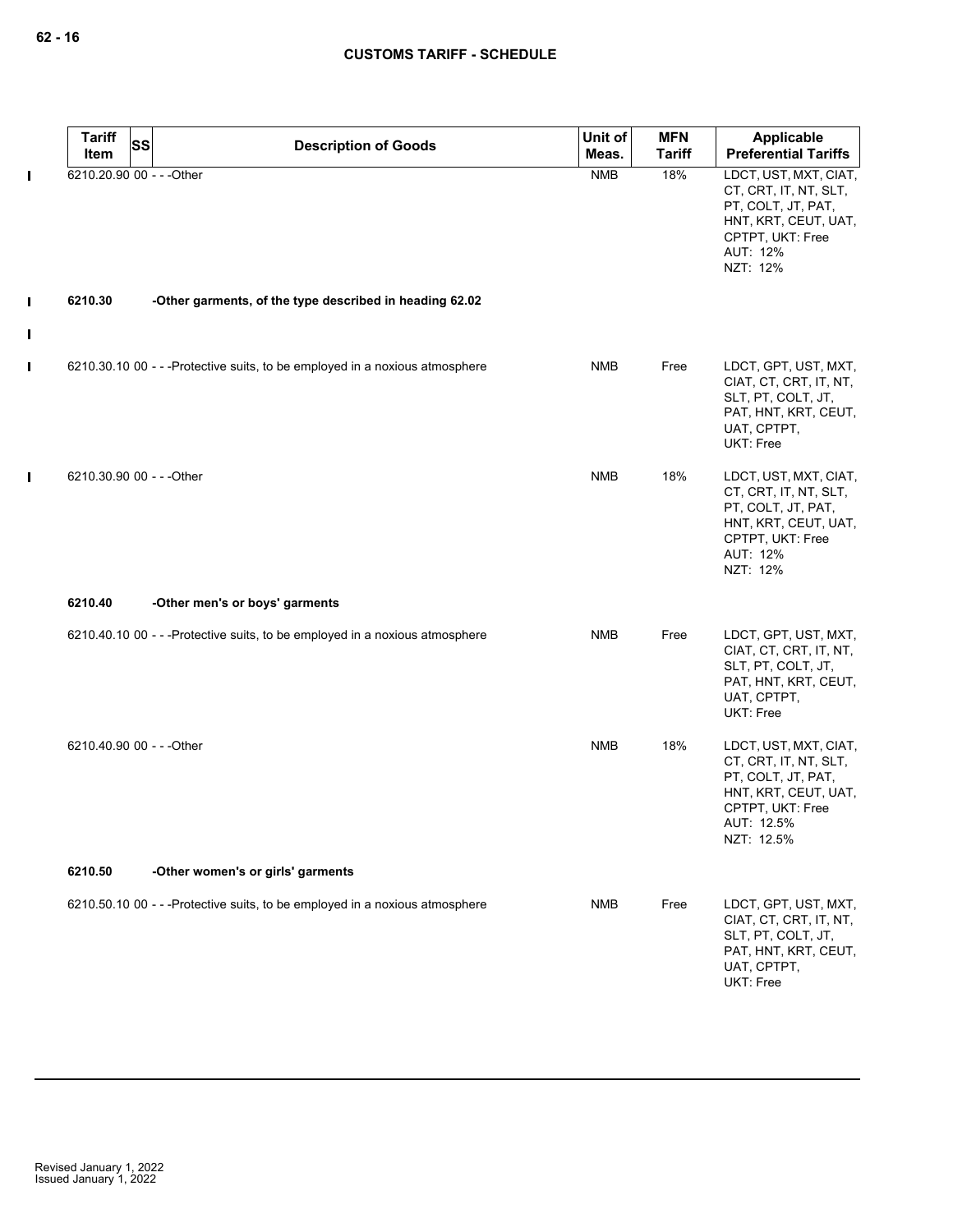| <b>Tariff</b><br><b>SS</b><br>Item | <b>Description of Goods</b>                                                | Unit of<br>Meas.  | <b>MFN</b><br><b>Tariff</b> | <b>Applicable</b><br><b>Preferential Tariffs</b>                                                                                             |
|------------------------------------|----------------------------------------------------------------------------|-------------------|-----------------------------|----------------------------------------------------------------------------------------------------------------------------------------------|
| 6210.50.90 00 - - - Other          |                                                                            | <b>NMB</b>        | 18%                         | LDCT, UST, MXT, CIAT,<br>CT, CRT, IT, NT, SLT,<br>PT, COLT, JT, PAT,<br>HNT, KRT, CEUT, UAT,<br>CPTPT, UKT: Free<br>AUT: 12.5%<br>NZT: 12.5% |
| 62.11                              | Track suits, ski suits and swimwear; other garments.                       |                   |                             |                                                                                                                                              |
|                                    | -Swimwear:                                                                 |                   |                             |                                                                                                                                              |
|                                    | 6211.11.00 00 - - Men's or boys'                                           | <b>NMB</b>        | 18%                         | LDCT, UST, MXT, CIAT,<br>CT, CRT, IT, NT, SLT,<br>PT, COLT, JT, PAT,<br>HNT, KRT, CEUT, UAT,<br>CPTPT, UKT: Free                             |
| 6211.12                            | - - Women's or girls'                                                      |                   |                             |                                                                                                                                              |
|                                    | 6211.12.10 00 - - - Specially designed for incorporating breast prostheses | NMB               | Free                        | LDCT, GPT, UST, MXT,<br>CIAT, CT, CRT, IT, NT,<br>SLT, PT, COLT, JT,<br>PAT, HNT, KRT, CEUT,<br>UAT, CPTPT,<br>UKT: Free                     |
| 6211.12.90 00 - - - Other          |                                                                            | <b>NMB</b>        | 18%                         | LDCT, UST, MXT, CIAT,<br>CT, CRT, IT, NT, SLT,<br>PT, COLT, JT, PAT,<br>HNT, KRT, CEUT, UAT,<br>CPTPT, UKT: Free                             |
| 6211.20.00 00 -Ski suits           |                                                                            | <b>NMB</b>        | 18%                         | LDCT, UST, MXT, CIAT,<br>CT, CRT, IT, NT, SLT,<br>PT, COLT, JT, PAT,<br>HNT, KRT, CEUT, UAT,<br>CPTPT, UKT: Free<br>AUT: 11%<br>NZT: 11%     |
|                                    | -Other garments, men's or boys':                                           |                   |                             |                                                                                                                                              |
| 6211.32.00                         | - - Of cotton                                                              |                   | 17%                         | LDCT, UST, MXT, CIAT,<br>CT, CRT, IT, NT, SLT,<br>PT, COLT, JT, PAT,<br>HNT, KRT, CEUT, UAT,<br>CPTPT, UKT: Free                             |
|                                    |                                                                            | NMB<br><b>NMB</b> |                             |                                                                                                                                              |
|                                    |                                                                            |                   |                             |                                                                                                                                              |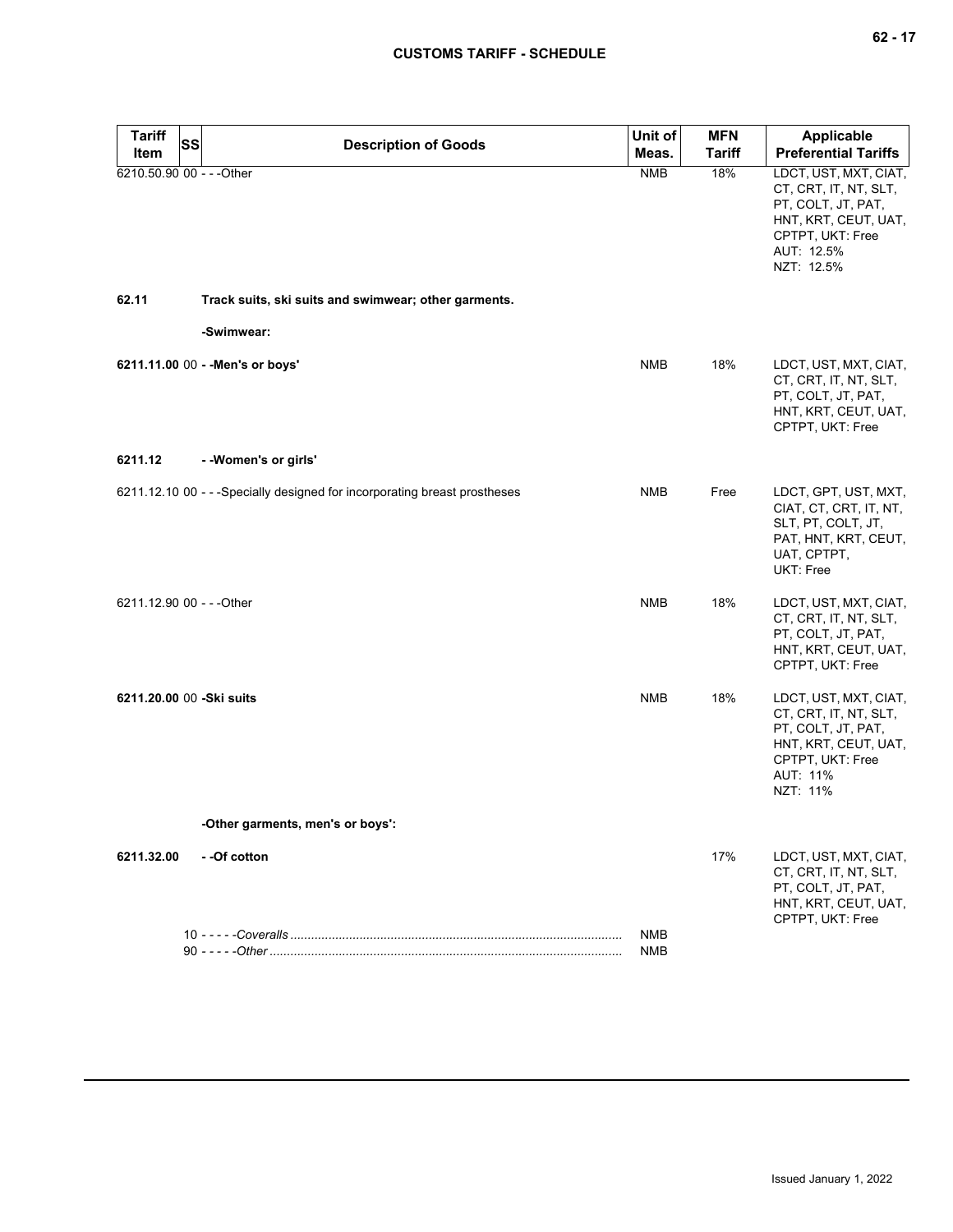| <b>Tariff</b><br><b>SS</b><br>Item | <b>Description of Goods</b>                     | Unit of<br>Meas.         | <b>MFN</b><br><b>Tariff</b> | <b>Applicable</b><br><b>Preferential Tariffs</b>                                                                                         |
|------------------------------------|-------------------------------------------------|--------------------------|-----------------------------|------------------------------------------------------------------------------------------------------------------------------------------|
| 6211.33.00                         | - - Of man-made fibres                          |                          | 18%                         | LDCT, UST, MXT, CIAT,<br>CT, CRT, IT, NT, SLT,<br>PT, COLT, JT, PAT,<br>HNT, KRT, CEUT, UAT,<br>CPTPT, UKT: Free<br>AUT: 11%<br>NZT: 11% |
|                                    |                                                 | <b>NMB</b><br><b>NMB</b> |                             |                                                                                                                                          |
| 6211.39                            | - - Of other textile materials                  |                          |                             |                                                                                                                                          |
|                                    | 6211.39.10 00 - - - Of wool or fine animal hair | <b>NMB</b>               | 18%                         | LDCT, UST, MXT, CIAT,<br>CT, CRT, IT, NT, SLT,<br>PT, COLT, JT, PAT,<br>HNT, KRT, CEUT, UAT,<br>CPTPT, UKT: Free                         |
| 6211.39.90 00 - - - Other          |                                                 | <b>NMB</b>               | 17%                         | LDCT, UST, MXT, CIAT,<br>CT, CRT, IT, NT, SLT,<br>PT, COLT, JT, PAT,<br>HNT, KRT, CEUT, UAT,<br>CPTPT, UKT: Free                         |
|                                    | -Other garments, women's or girls':             |                          |                             |                                                                                                                                          |
| 6211.42.00 00 - - Of cotton        |                                                 | <b>NMB</b>               | 17%                         | LDCT, UST, MXT, CIAT,<br>CT, CRT, IT, NT, SLT,<br>PT, COLT, JT, PAT,<br>HNT, KRT, CEUT, UAT,<br>CPTPT, UKT: Free                         |
| 6211.43                            | - - Of man-made fibres                          |                          |                             |                                                                                                                                          |
| 6211.43.10 00 - - - Saris          |                                                 | <b>NMB</b>               | 6%                          | LDCT, GPT, UST, MXT,<br>CIAT, CT, CRT, IT, NT,<br>SLT, PT, COLT, JT,<br>PAT, HNT, KRT, CEUT,<br>UAT, CPTPT,<br><b>UKT: Free</b>          |
| 6211.43.90 00 - - - Other          |                                                 | <b>NMB</b>               | 18%                         | LDCT, UST, MXT, CIAT,<br>CT, CRT, IT, NT, SLT,<br>PT, COLT, JT, PAT,<br>HNT, KRT, CEUT, UAT,<br>CPTPT, UKT: Free<br>AUT: 11%<br>NZT: 11% |
| 6211.49                            | - - Of other textile materials                  |                          |                             |                                                                                                                                          |
| 6211.49.10 00 - - - Saris          |                                                 | NMB                      | 6%                          | LDCT, GPT, UST, MXT,<br>CIAT, CT, CRT, IT, NT,<br>SLT, PT, COLT, JT,<br>PAT, HNT, KRT, CEUT,<br>UAT, CPTPT,<br>UKT: Free                 |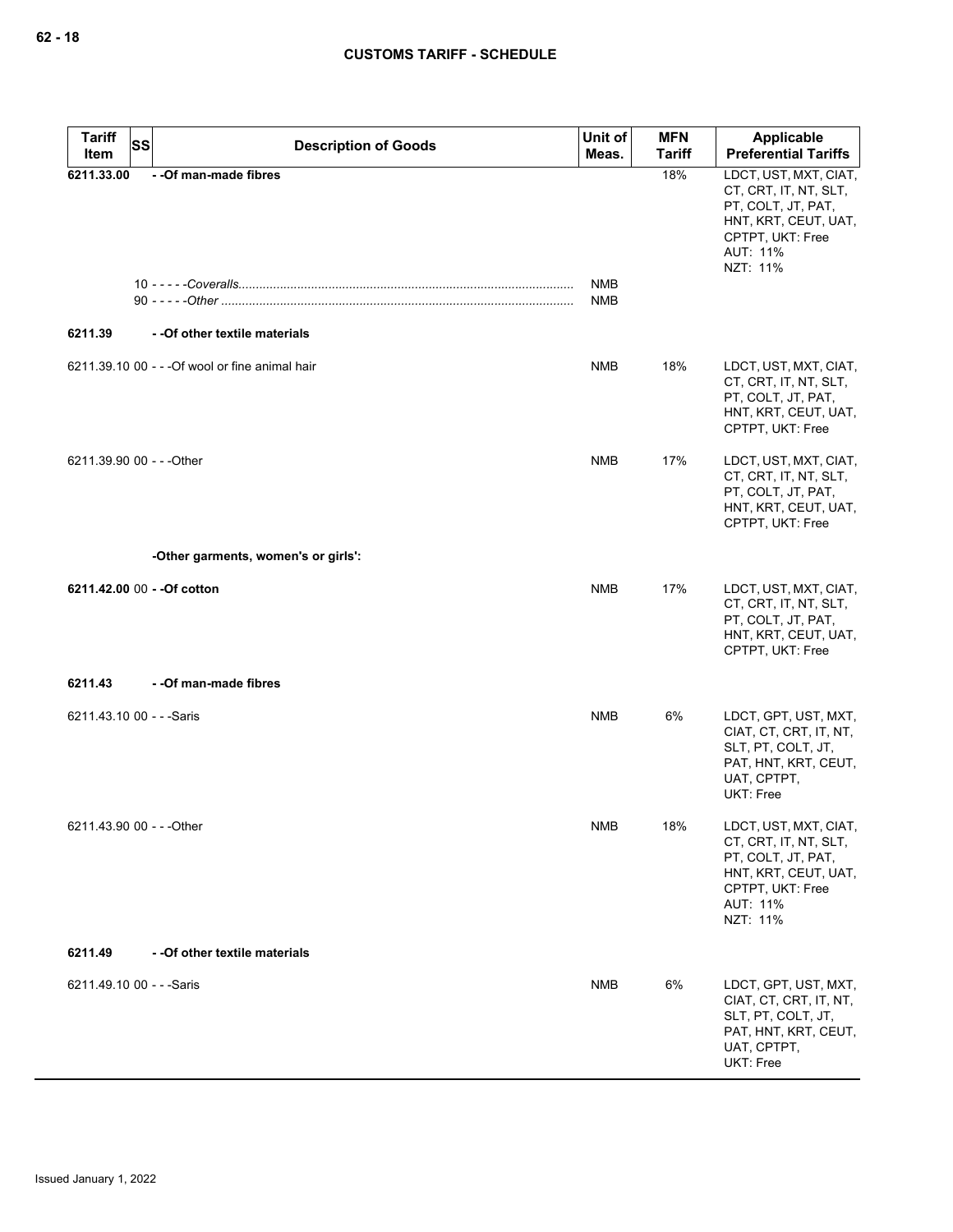| <b>Tariff</b><br><b>SS</b><br><b>Item</b> | <b>Description of Goods</b>                                                                                                               | Unit of<br>Meas.         | <b>MFN</b><br><b>Tariff</b> | <b>Applicable</b><br><b>Preferential Tariffs</b>                                                                                             |
|-------------------------------------------|-------------------------------------------------------------------------------------------------------------------------------------------|--------------------------|-----------------------------|----------------------------------------------------------------------------------------------------------------------------------------------|
|                                           | $- -$ Other:                                                                                                                              |                          |                             |                                                                                                                                              |
|                                           | 6211.49.91 00 - - - - Of wool or fine animal hair                                                                                         | <b>NMB</b>               | 18%                         | LDCT, UST, MXT, CIAT,<br>CT, CRT, IT, NT, SLT,<br>PT, COLT, JT, PAT,<br>HNT, KRT, CEUT, UAT,<br>CPTPT, UKT: Free                             |
| 6211.49.99 00 - - - - Other               |                                                                                                                                           | <b>NMB</b>               | 17%                         | LDCT, UST, MXT, CIAT,<br>CT, CRT, IT, NT, SLT,<br>PT, COLT, JT, PAT,<br>HNT, KRT, CEUT, UAT,<br>CPTPT, UKT: Free                             |
| 62.12                                     | Brassières, girdles, corsets, braces, suspenders, garters and similar<br>articles and parts thereof, whether or not knitted or crocheted. |                          |                             |                                                                                                                                              |
| 6212.10.00                                | -Brassières                                                                                                                               |                          | 18%                         | LDCT, UST, MXT, CIAT,<br>CT, CRT, IT, NT, SLT,<br>PT, COLT, JT, PAT,<br>HNT, KRT, CEUT, UAT,<br>CPTPT, UKT: Free                             |
|                                           |                                                                                                                                           | <b>DZN</b><br><b>DZN</b> |                             |                                                                                                                                              |
|                                           |                                                                                                                                           | <b>DZN</b>               |                             |                                                                                                                                              |
|                                           | 6212.20.00 00 -Girdles and panty-girdles                                                                                                  | <b>DZN</b>               | 18%                         | LDCT, UST, MXT, CIAT,<br>CT, CRT, IT, NT, SLT,<br>PT, COLT, JT, PAT,<br>HNT, KRT, CEUT, UAT,<br>CPTPT, UKT: Free                             |
|                                           | 6212.30.00 00 - Corselettes                                                                                                               | <b>DZN</b>               | 18%                         | LDCT, UST, MXT, CIAT,<br>CT, CRT, IT, NT, SLT,<br>PT, COLT, JT, PAT,<br>HNT, KRT, CEUT, UAT,<br>CPTPT, UKT: Free                             |
| 6212.90.00 00 -Other                      |                                                                                                                                           | <b>DZN</b>               | 18%                         | LDCT, UST, MXT, CIAT,<br>CT, CRT, IT, NT, SLT,<br>PT, COLT, JT, PAT,<br>HNT, KRT, CEUT, UAT,<br>CPTPT, UKT: Free<br>AUT: 11.5%<br>NZT: 11.5% |
| 62.13                                     | Handkerchiefs.                                                                                                                            |                          |                             |                                                                                                                                              |
| 6213.20.00 00 - Of cotton                 |                                                                                                                                           | <b>DZN</b>               | 9%                          | LDCT, UST, MXT, CIAT,<br>CT, CRT, IT, NT, SLT,<br>PT, COLT, JT, PAT,<br>HNT, KRT, CEUT, UAT,<br>CPTPT, UKT: Free<br>GPT: 8%                  |
| 6213.90                                   | -Of other textile materials                                                                                                               |                          |                             |                                                                                                                                              |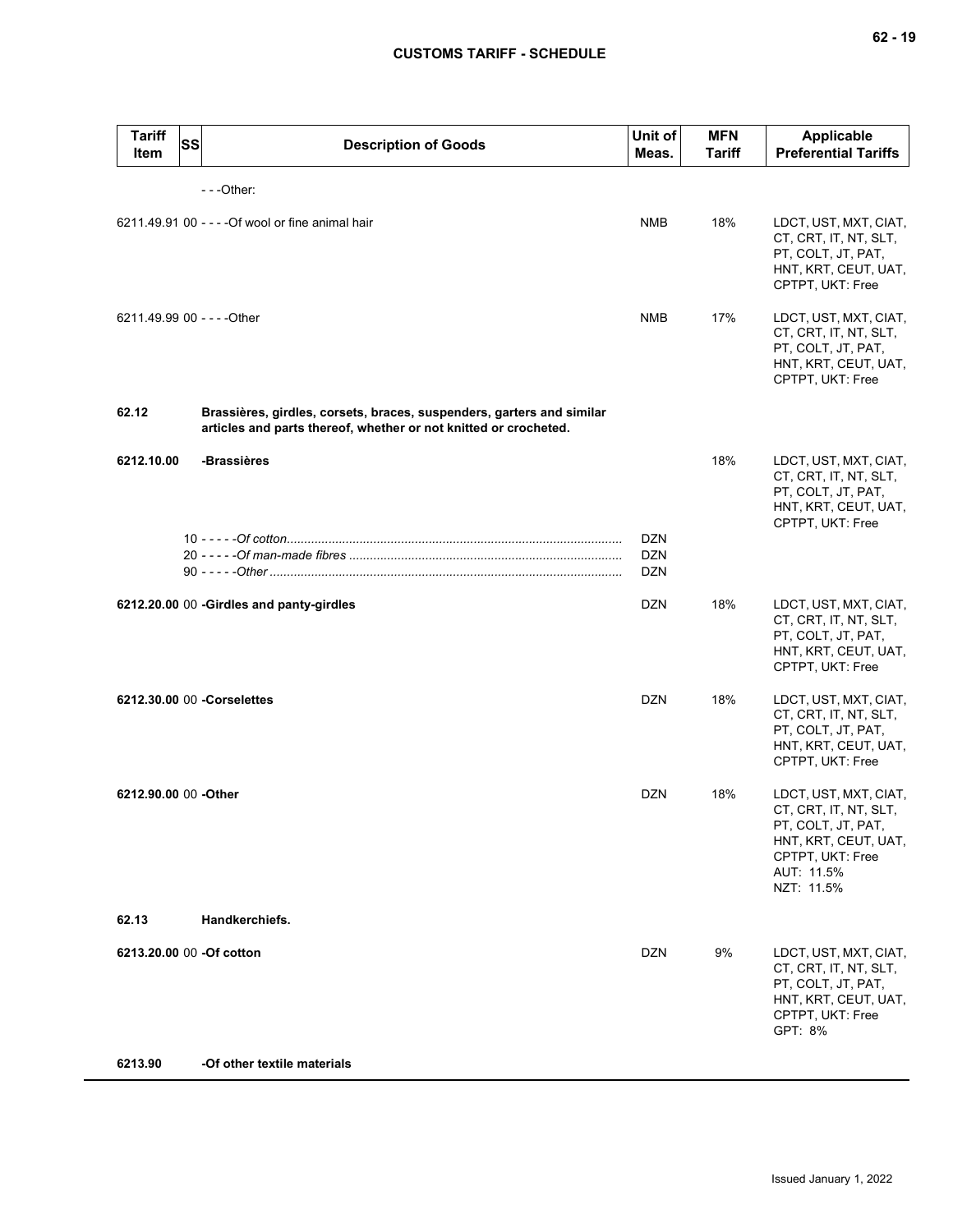| <b>Tariff</b><br><b>SS</b><br>Item | <b>Description of Goods</b>                               | Unit of<br>Meas. | <b>MFN</b><br><b>Tariff</b> | Applicable<br><b>Preferential Tariffs</b>                                                                                                    |
|------------------------------------|-----------------------------------------------------------|------------------|-----------------------------|----------------------------------------------------------------------------------------------------------------------------------------------|
|                                    | 6213.90.10 00 - - - Of silk or silk waste                 | <b>DZN</b>       | 9%                          | LDCT, UST, MXT, CIAT,<br>CT, CRT, IT, NT, SLT,<br>PT, COLT, JT, PAT,<br>HNT, KRT, CEUT, UAT,<br>CPTPT, UKT: Free<br>GPT: 8%                  |
| 6213.90.90 00 - - - Other          |                                                           | <b>DZN</b>       | 13%                         | LDCT, UST, MXT, CIAT,<br>CT, CRT, IT, NT, SLT,<br>PT, COLT, JT, PAT,<br>HNT, KRT, CEUT, UAT,<br>CPTPT, UKT: Free                             |
| 62.14                              | Shawls, scarves, mufflers, mantillas, veils and the like. |                  |                             |                                                                                                                                              |
| 6214.10                            | -Of silk or silk waste                                    |                  |                             |                                                                                                                                              |
|                                    | 6214.10.10 00 - - - Prayer shawls                         | <b>NMB</b>       | Free                        | LDCT, GPT, UST, MXT,<br>CIAT, CT, CRT, IT, NT,<br>SLT, PT, COLT, JT,<br>PAT, HNT, KRT, CEUT,<br>UAT, CPTPT,<br>UKT: Free                     |
| 6214.10.90 00 - - - Other          |                                                           | <b>NMB</b>       | 9%                          | LDCT, UST, MXT, CIAT,<br>CT, CRT, IT, NT, SLT,<br>PT, COLT, JT, PAT,<br>HNT, KRT, CEUT, UAT,<br>CPTPT, UKT: Free<br>GPT: 8%                  |
| 6214.20                            | -Of wool or fine animal hair                              |                  |                             |                                                                                                                                              |
|                                    | 6214.20.10 00 - - - Prayer shawls                         | <b>NMB</b>       | Free                        | LDCT, GPT, UST, MXT,<br>CIAT, CT, CRT, IT, NT,<br>SLT, PT, COLT, JT,<br>PAT, HNT, KRT, CEUT,<br>UAT, CPTPT,<br>UKT: Free                     |
| 6214.20.90 00 - - - Other          |                                                           | ${\sf NMB}$      | 18%                         | LDCT, UST, MXT, CIAT,<br>CT, CRT, IT, NT, SLT,<br>PT, COLT, JT, PAT,<br>HNT, KRT, CEUT, UAT,<br>CPTPT, UKT: Free<br>AUT: 13.5%<br>NZT: 13.5% |
| 6214.30                            | -Of synthetic fibres                                      |                  |                             |                                                                                                                                              |
|                                    | 6214.30.10 00 - - - Prayer shawls                         | NMB              | Free                        | LDCT, GPT, UST, MXT,<br>CIAT, CT, CRT, IT, NT,<br>SLT, PT, COLT, JT,<br>PAT, HNT, KRT, CEUT,<br>UAT, CPTPT,<br>UKT: Free                     |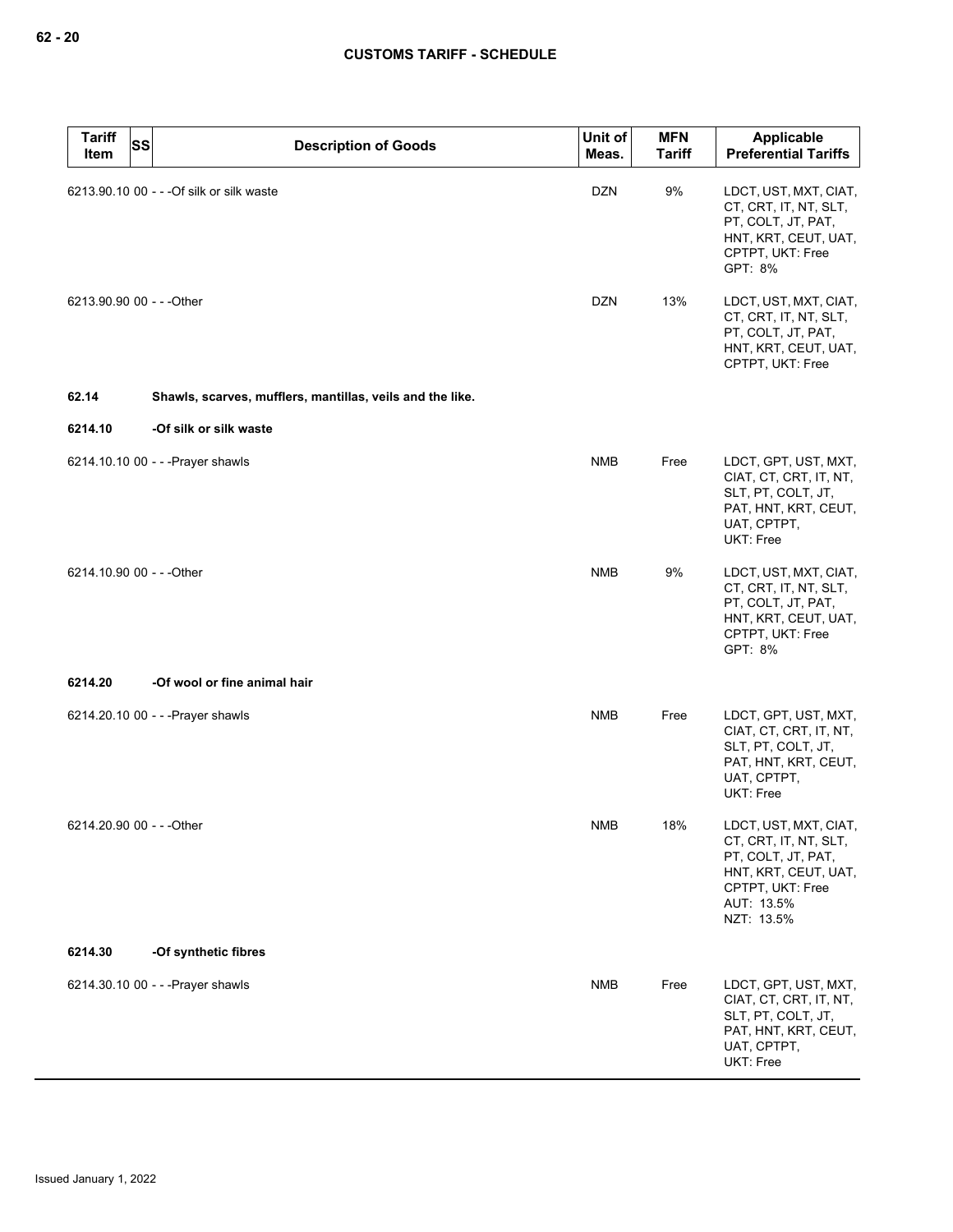| <b>Tariff</b><br><b>SS</b><br>Item | <b>Description of Goods</b>                | Unit of<br>Meas. | <b>MFN</b><br>Tariff | <b>Applicable</b><br><b>Preferential Tariffs</b>                                                                                             |
|------------------------------------|--------------------------------------------|------------------|----------------------|----------------------------------------------------------------------------------------------------------------------------------------------|
| 6214.30.90 00 - - - Other          |                                            | <b>NMB</b>       | 18%                  | LDCT, UST, MXT, CIAT,<br>CT, CRT, IT, NT, SLT,<br>PT, COLT, JT, PAT,<br>HNT, KRT, CEUT, UAT,<br>CPTPT, UKT: Free<br>AUT: 11%<br>NZT: 11%     |
|                                    | 6214.40.00 00 - Of artificial fibres       | <b>NMB</b>       | 18%                  | LDCT, UST, MXT, CIAT,<br>CT, CRT, IT, NT, SLT,<br>PT, COLT, JT, PAT,<br>HNT, KRT, CEUT, UAT,<br>CPTPT, UKT: Free<br>AUT: 12.5%<br>NZT: 12.5% |
|                                    | 6214.90.00 00 -Of other textile materials  | <b>NMB</b>       | 18%                  | LDCT, UST, MXT, CIAT,<br>CT, CRT, IT, NT, SLT,<br>PT, COLT, JT, PAT,<br>HNT, KRT, CEUT, UAT,<br>CPTPT, UKT: Free<br>AUT: 14.5%<br>NZT: 14.5% |
| 62.15                              | Ties, bow ties and cravats.                |                  |                      |                                                                                                                                              |
|                                    | 6215.10.00 00 -Of silk or silk waste       | <b>DZN</b>       | 16%                  | LDCT, UST, MXT, CIAT,<br>CT, CRT, IT, NT, SLT,<br>PT, COLT, JT, PAT,<br>HNT, KRT, CEUT, UAT,<br>CPTPT, UKT: Free<br>GPT: 10%                 |
|                                    | 6215.20.00 00 - Of man-made fibres         | <b>DZN</b>       | 18%                  | LDCT, UST, MXT, CIAT,<br>CT, CRT, IT, NT, SLT,<br>PT, COLT, JT, PAT,<br>HNT, KRT, CEUT, UAT,<br>CPTPT, UKT: Free                             |
|                                    | 6215.90.00 00 - Of other textile materials | <b>DZN</b>       | 18%                  | LDCT, UST, MXT, CIAT,<br>CT, CRT, IT, NT, SLT,<br>PT, COLT, JT, PAT,<br>HNT, KRT, CEUT, UAT,<br>CPTPT, UKT: Free                             |
| 6216.00.00                         | Gloves, mittens and mitts.                 |                  | 18%                  | LDCT, UST, MXT, CIAT,<br>CT, CRT, IT, NT, SLT,<br>PT, COLT, JT, PAT,<br>HNT, KRT, CEUT, UAT,<br>CPTPT, UKT: Free<br>GPT: 16.5%               |
|                                    | $---Other:$                                | <b>PAR</b>       |                      |                                                                                                                                              |
|                                    |                                            | <b>PAR</b>       |                      |                                                                                                                                              |
|                                    |                                            | <b>PAR</b>       |                      |                                                                                                                                              |